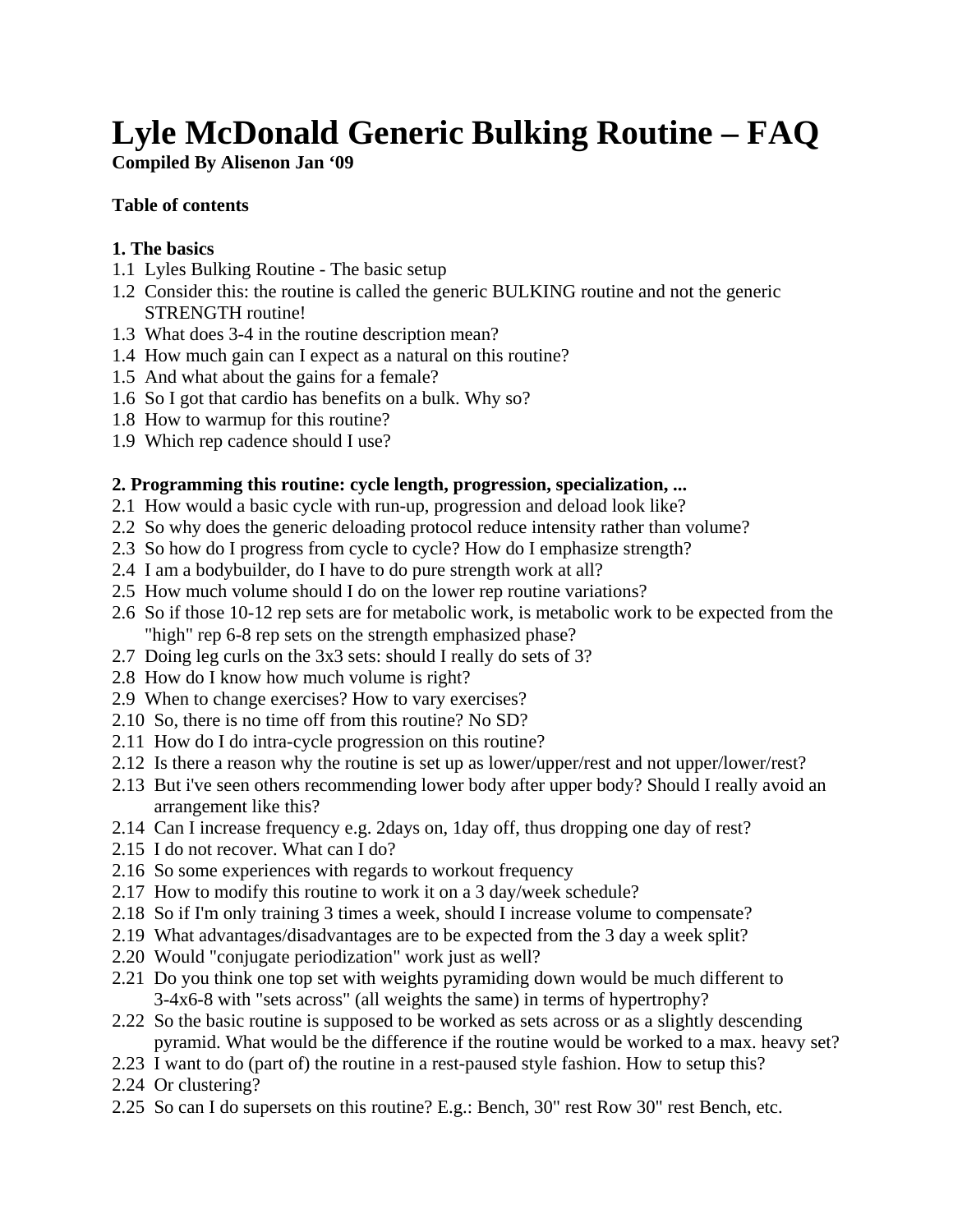2.26 Or maybe giant sets? Especially useful for the lower rep stuff (3x3)

[2.27 So I like doing circuit style training. Would this be appropriate for this routine?](#page-17-0)

#### **3. Exercise selection**

- [3.1 If I'm doing high bar squats, aren't those already working the legs totally?](#page-18-0)
- 3.2 I want to do deadlifts on this routine. How can I incorporate them?
- 3.3 Can I deadlift twice per week?
- [3.4 I want to bring up my deadlift on this routine. Dropping squats completely?](#page-19-0)
- 3.5 Aren't deads alone sufficient for mid-back?
- 3.6 Why are rows recommended to be done close underhand grip?
- 3.7 Can I do bent-over/barbell rows, wouldn't they cause too much lower back fatigue?
- 3.8 How to do split squats?
- [3.9 So i've seen incline bench and incline flyes incorporated. Which one should I choose?](#page-20-0) 3.10 Can I include laterals?
- [3.11 I want to have huge upper pecs and delts. How can I do more work for them?](#page-21-0)
- 3.12 And what about shrugs?
- [3.13 Could olympic movements be incorporated into this routine?](#page-22-0)
- 3.14 So basically an olympic variant every workout?
- [3.15 You may want to watch out for shoulder girdle overload:](#page-23-0)
- [3.16 Why are higher reps recommended for the arm exercises?](#page-24-0)

## **4. Diet**

- 4.1 I want to cut on this routine. How to?
- [4.2 How do I transit from bulking to dieting on this routine, i.e. the hardening period?](#page-25-0)
- 4.3 Should I do deload and the run-up while dieting?
- [4.4 So how should I eat while bulking and doing the deload?](#page-26-0)
- 4.5 What about recomposition with this protocol?

## **5. Miscellaneous**

[5.1 I have heared, Lyle will make another book and promised to fucking translate all his other](#page-26-0) stuff for those foreigners overseas?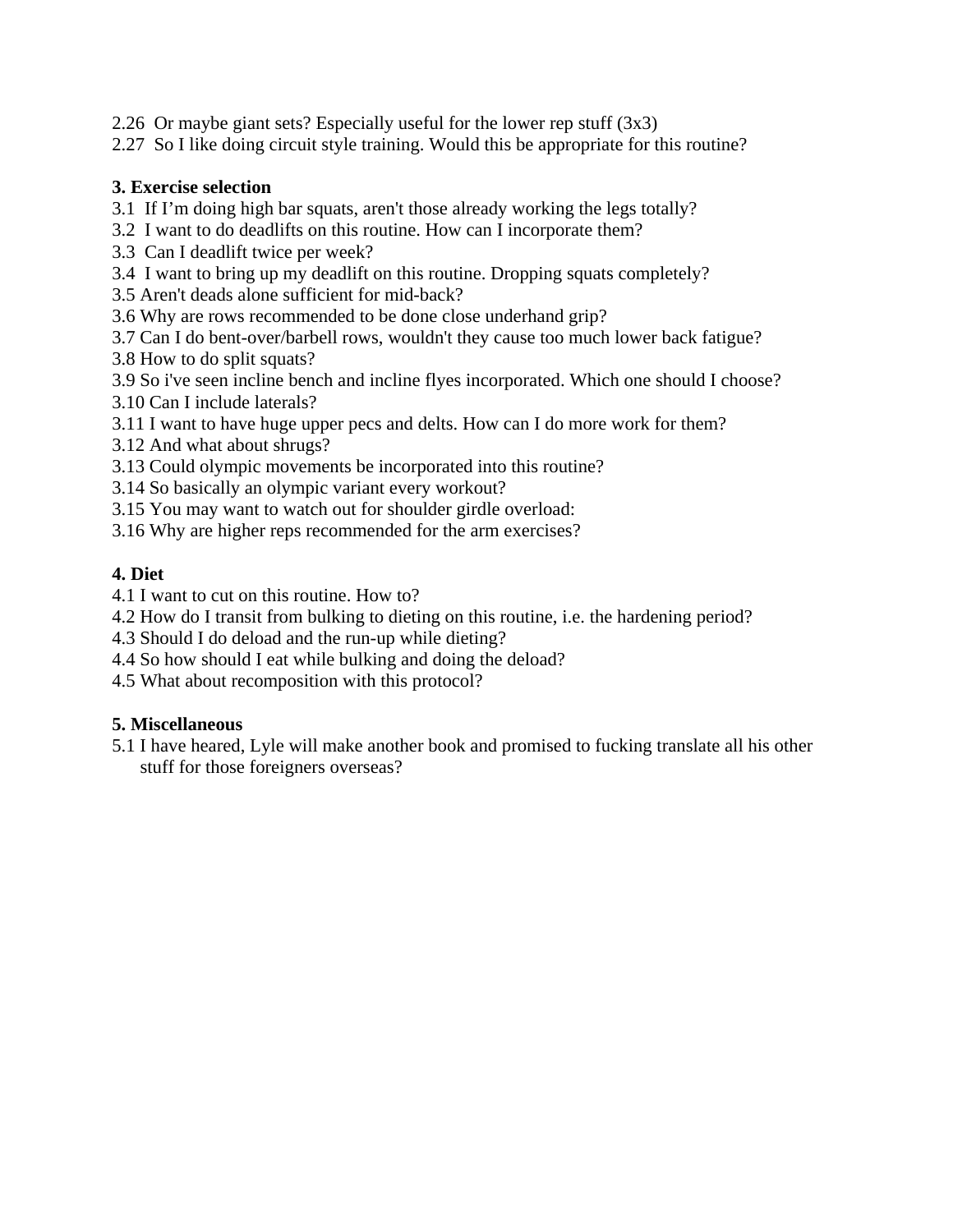#### <span id="page-2-0"></span>**1. The basics**

#### **1.1 Lyles Bulking Routine - The basic setup**

[http://monkeyisland.lylemcdonald.com...03&postcount=1](http://monkeyisland.lylemcdonald.com/showpost.php?p=113403&postcount=1)

Quote:

Mon: Lower Squat: 3-4X6-8/3' (3-4 sets of 6-8 with a 3' rest) SLDL or leg curl: 3-4X6-8/3' Leg press: 2-3X10-12/2' Another leg curl: 2-3X10-12/2' Calf raise: 3-4X6-8/3' Seated calf: 2-3X10-12/2'

Tue: Upper Flat bench: 3-4X6-8/3' Row: 3-4X6-8/3' Incline bench or shoulder press: 2-3X10-12/2' Pulldown/chin: 2-3X10-12/2' Triceps: 1-2X12-15/1.5' Biceps: 1-2X12-15/1.5'

For the thu/Fri workouts either rpeat the first two or make some slight exercise substitutions. Can do deadlift/leg press combo on Thu, switch incline/pulldown to first exercises on upper body day. A lot depends on volume tolerance, if the above is too much, go to 2-3X6-8 and 1-2X10-12

#### **1.2 Consider this: the routine is called the generic BULKING routine and not the generic STRENGTH routine!**

[http://monkeyisland.lylemcdonald.com...&postcount=763](http://monkeyisland.lylemcdonald.com/showpost.php?p=666307&postcount=763) Quote:

#### Originally Posted by **lylemcd**

*if you want a workout geared more towards stnregth, here's a though: pick a traning program geared specifically to strength* 

*this is primarly for bulking with one mod being that you can adjust it for relatively more strength gains* 

*it's not called the generic STRENGTH routine* 

**1.3 What does 3-4 in the routine description mean?** [http://monkeyisland.lylemcdonald.com...&postcount=273](http://monkeyisland.lylemcdonald.com/showpost.php?p=251369&postcount=273)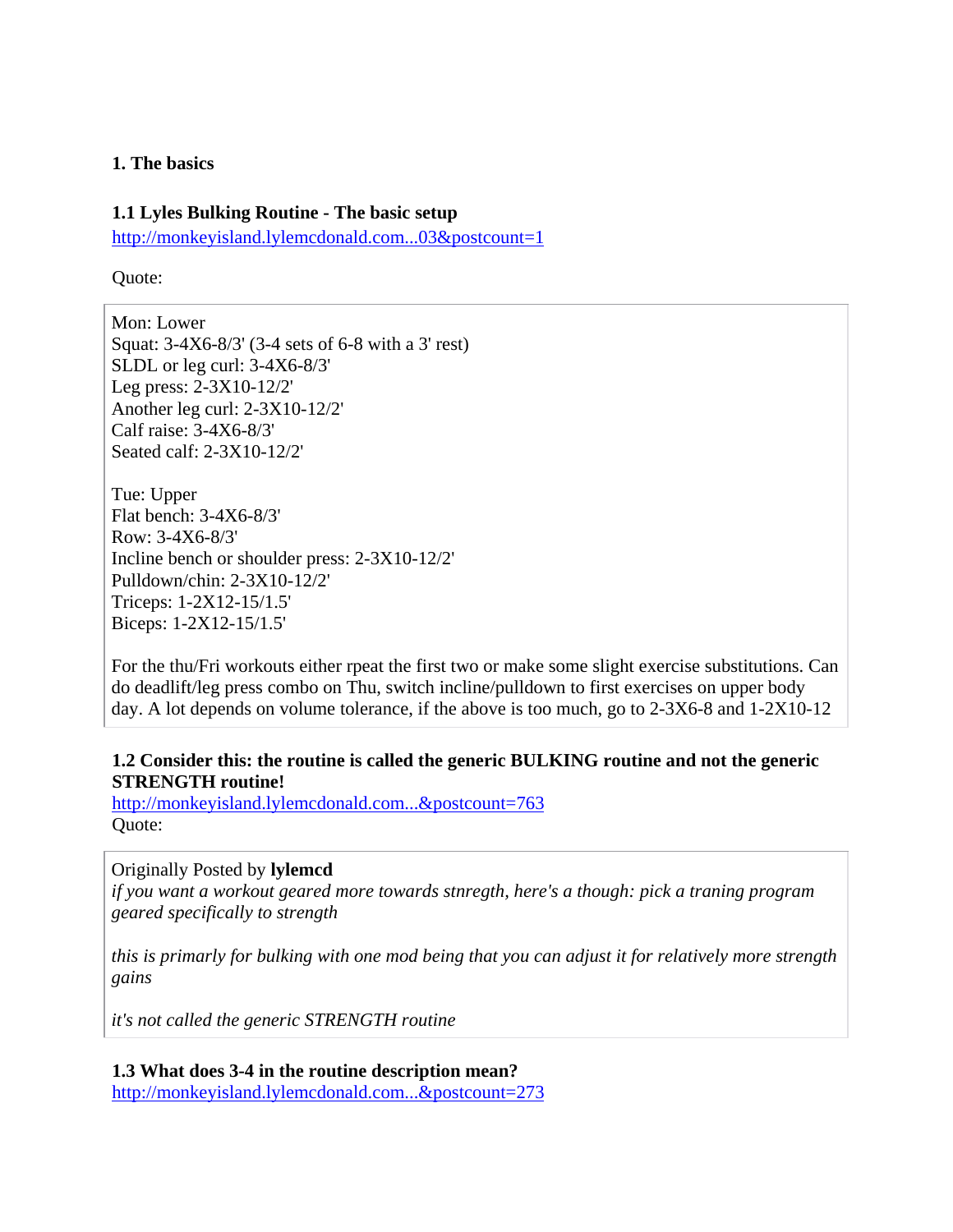<span id="page-3-0"></span>Quote:

#### Originally Posted by **lylemcd**

*I prefer to give set and rep ranges for the simple fact that if you tell someone to do 4 sets of 8, they will do 4 sets of 8 even if they should have stopped at the third set on rep 6.* 

*3-4 sets means 3 to 4 sets. So after your third set, you need to make a judgement call. if I were there coaching you, I"d make it for you. Judging by how fatigued you looked on the third set, what your reps looked like, how fried you looked. If you still looked strong, I'd have you do a 4th set. If you looked fried, you'd stop at 3.* 

#### **1.4 How much gain can I expect as a natural on this routine?**

[http://monkeyisland.lylemcdonald.com...&postcount=694](http://monkeyisland.lylemcdonald.com/showpost.php?p=435109&postcount=694) Quote:

#### Originally Posted by **lylemcd**

*As far as rate of weight gain, the average male can gain maybe .5 lb muscle/week (1 lb/week under rare conditions). 1 lb/week should be about the maximum and that would yield 1/2 lb fat gain. Which should let you stretch out the bulking cycle between 10-15% bodyfat without getting fat too quickly.* 

#### **1.5 And what about the gains for a female?**

[http://monkeyisland.lylemcdonald.com...&postcount=704](http://monkeyisland.lylemcdonald.com/showpost.php?p=435881&postcount=704) Quote:

Originally Posted by **lylemcd** *half as much* 

#### **1.6 So I got that cardio has benefits on a bulk. Why so?**

This one: [http://monkeyisland.lylemcdonald.com...&postcount=696](http://monkeyisland.lylemcdonald.com/showpost.php?p=435197&postcount=696) Quote:

Originally Posted by **lylemcd** *It is "teaching the muscles to use fat for energy".* 

*Just a shorthand wya of saying 'maintaining all of het adaptations' involved in fat oxidation.* 

Quote:

Originally Posted by **eatit**

*how does this work? does your body really lose the ability to target fat if a deficiet isn't present?* 

Quote:

Originally Posted by **lylemcd** *you're eating lots of carbs and plenty of calories, body is never needing to burn lots of fat. in that*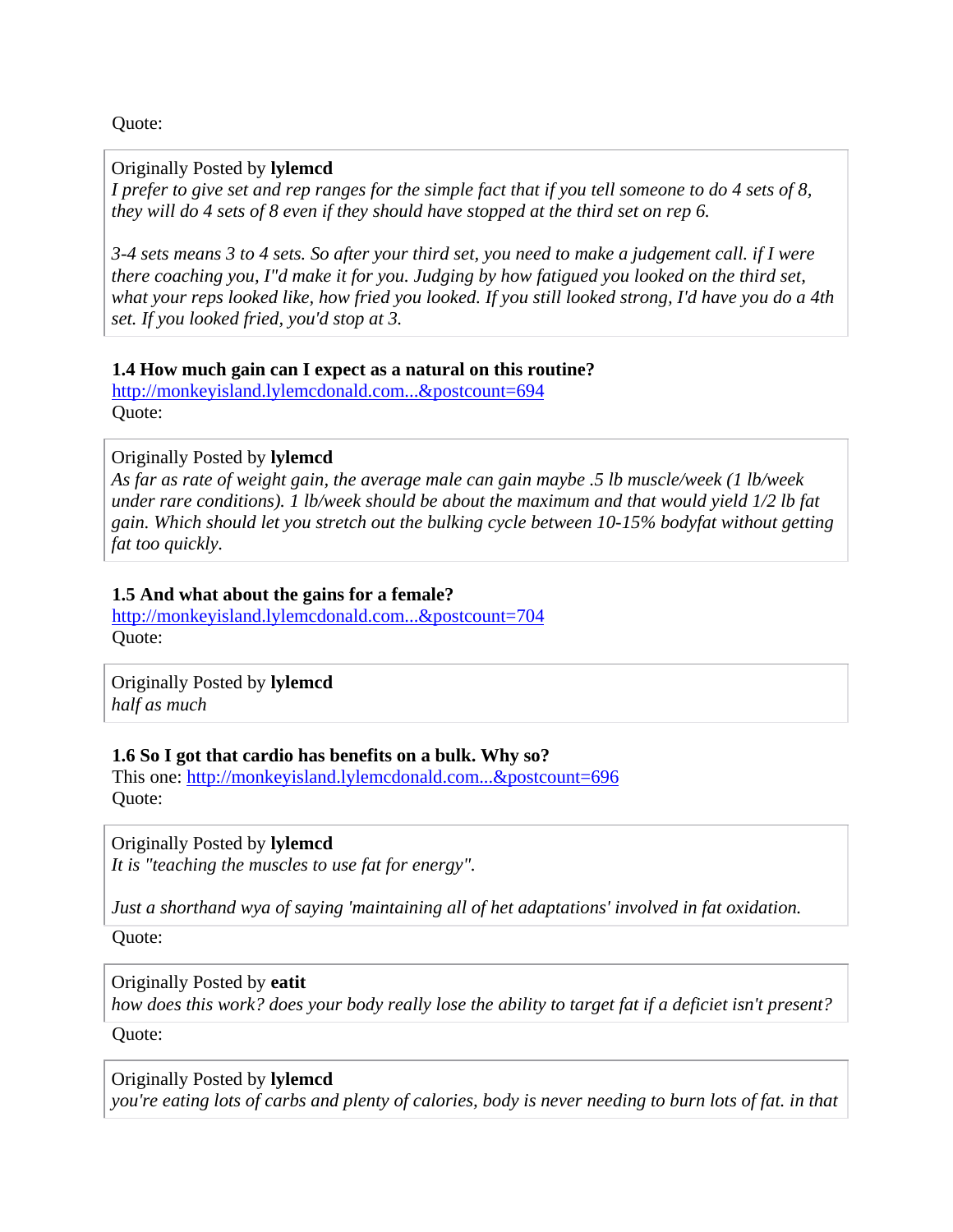<span id="page-4-0"></span>*state, and in the absence of any cardio, you get a downregulation of fat oxidizing stuff.* 

*one of the big differences between trained and untrained in terms of endurance is higher fat oxidation in trained. I'd have to look up how long it takes to get some of the adaptations, don't recall offhand. but easier IMO to just maintain it.* 

*aerobics during the bulk has other potential benefits anyhow* 

And also this one: [http://monkeyisland.lylemcdonald.com...&postcount=396](http://monkeyisland.lylemcdonald.com/showpost.php?p=280807&postcount=396) Quote:

Originally Posted by **lylemcd** *It's a matter of duration and intensity.* 

*Too many people (Blade for example) have found that, even if it doesn't significanly impact on fat gain durin the cycle, it makes moving back into fat loss much easier. I suspect it's just amatter of keeping fat mobilizing/oxidizing enzymes up to speed so that you're not starting from total scratch when you move into your diet. IF it has further partitioing benefits, all the better.* 

*But I'm not talking about either much in terms of frequency, volume or intensity. A couple of time/week for 20-30' helps with work capacity, recovery, burns a few calories, etc, etc.* 

You may want to look at this as well with regards to cardio while bulking: [http://monkeyisland.lylemcdonald.com...dio#post221596](http://monkeyisland.lylemcdonald.com/showthread.php?p=221596&highlight=cardio#post221596) [http://monkeyisland.lylemcdonald.com...dio#post211454](http://monkeyisland.lylemcdonald.com/showthread.php?p=211454&highlight=cardio#post211454)

#### **1.8 How to warmup for this routine?**

[http://monkeyisland.lylemcdonald.com...&postcount=359](http://monkeyisland.lylemcdonald.com/showpost.php?p=265454&postcount=359) Quote:

#### Originally Posted by **lylemcd**

*Do progressive low rep warmups and make your first set the heaviest. 1-2 reps short of a true RM or you won't get the volume. Then either maintain that weight or lower it to keep the rep range up. I don't generally like ascending pyramids except for technique/neural work.* 

*warmup, just to your heaviest set and then either stay there or pyramid down* 

#### **1.9 Which rep cadence should I use?**

[http://monkeyisland.lylemcdonald.com...&postcount=252](http://monkeyisland.lylemcdonald.com/showpost.php?p=238731&postcount=252) Quote:

#### Originally Posted by **fut**

*3) Is there any specifics to how slow the concentrics and rest part of the excercise should be?* 

Quote: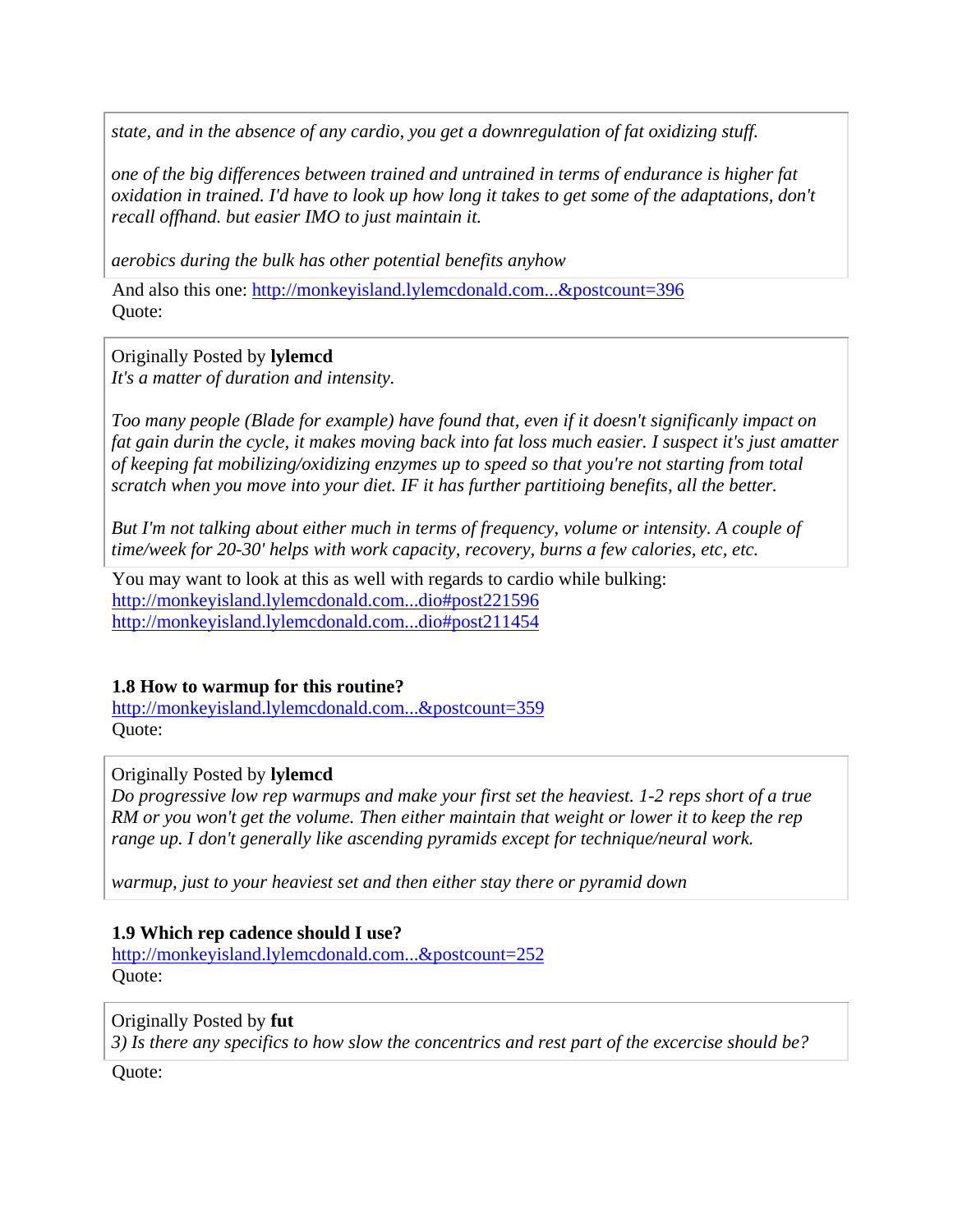<span id="page-5-0"></span>Originally Posted by **lylemcd**

*3. on the lower rep stuff, 2-3 second eccentric, no or brief pause to dissipate SSC, explosive concentric. On the higher rep stuff, maybe 2 up/2 down.* 

#### **2. Programming this routine: cycle length, progression, specialization, ...**

**2.1 How would a basic cycle with run-up, progression and deload look like?** [http://monkeyisland.lylemcdonald.com...&postcount=429](http://monkeyisland.lylemcdonald.com/showpost.php?p=286900&postcount=429) also here: [http://monkeyisland.lylemcdonald.com...&postcount=269](http://monkeyisland.lylemcdonald.com/showpost.php?p=244852&postcount=269) [http://monkeyisland.lylemcdonald.com...&postcount=388](http://monkeyisland.lylemcdonald.com/showpost.php?p=279941&postcount=388)

Quote:

Originally Posted by **lylemcd** *week 1: 80-85% of previous maxes week 2: 90-95% of previous maxes week 3-n (where n is either 7 or 9): push the weights as much as you can* 

 $E.g.:$ Quote:

Originally Posted by **mle\_ii** *Week 4 = 100 lbs Deload week 1 = 85 lbs Deload week 2 = 92.5 lbs Week 1 of second cycle = 100 lbs Week 2 of second cycle = 100+whatever lbs I can push up* 

**2.2 So why does the generic deloading protocol reduce intensity rather than volume?** [http://monkeyisland.lylemcdonald.com...&postcount=872](http://monkeyisland.lylemcdonald.com/showpost.php?p=743947&postcount=872) Quote:

## Originally Posted by **lylemcd**

*beacuse after 4-6 weeks of heavy loading, the joints and such need a break (in addition to the mind) that keeping intensity up but dropping sets wouldn't provide.* 

*it's also usually easier to add more weight when you backcycle to submaxi malweights which is what the deload ends up being (depending on if you look at it as a 2 week deload after the previous hard block or the 2 week runup for the next hard block)* 

**2.3 So how do I progress from cycle to cycle? How do I emphasize strength?** [http://monkeyisland.lylemcdonald.com...&postcount=402](http://monkeyisland.lylemcdonald.com/showpost.php?p=283786&postcount=402)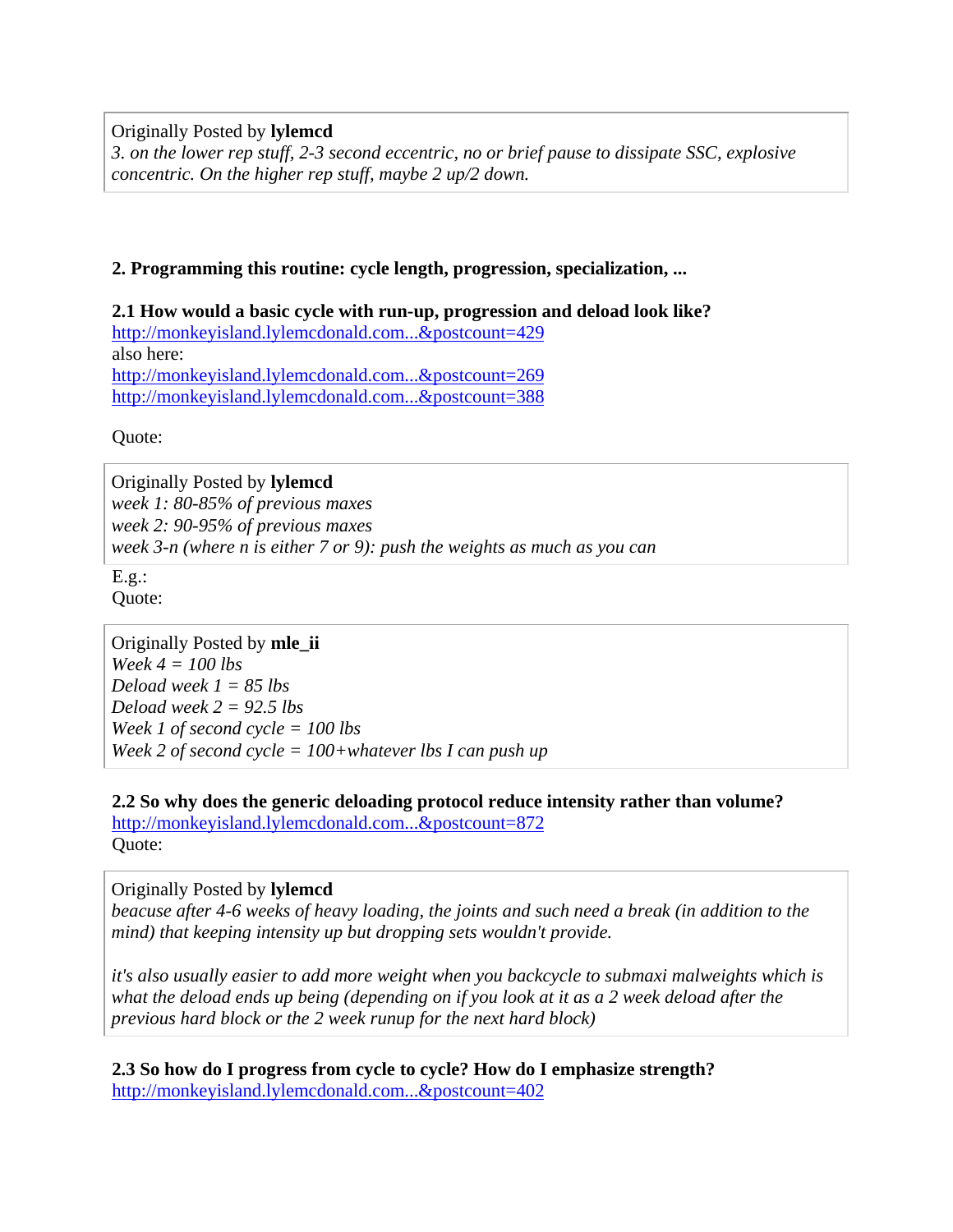<span id="page-6-0"></span>also: [http://monkeyisland.lylemcdonald.com...&postcount=308](http://monkeyisland.lylemcdonald.com/showpost.php?p=256122&postcount=308) Quote:

#### Originally Posted by **lylemcd**

*each cycle lasts 6-8 weeks (2 week submax runup + 4-6 weeks pushing the weights), you can repeat it* 

*in subsequent cycles, you can switch exercises or rep ranges or both. don't switch antyhing within a given cycle.* 

*I was thiking earlier today that a nice progression would be a cycle of* 

*6-8+10-12 ('pure' hypertrophy) 5's + 8-10 (strength/hypertrophy) 3's+6-8 (strength emphasis)* 

*then repeat.* 

#### **2.4 I am a bodybuilder, do I have to do pure strength work at all?**

[http://monkeyisland.lylemcdonald.com...&postcount=694](http://monkeyisland.lylemcdonald.com/showpost.php?p=435109&postcount=694) Quote:

#### Originally Posted by **lylemcd**

*I don't think bodybuilders need to do a ton of pure strenght work (5's and lower reps), but some seems to help get neural mechanismcs cranking so that they can use heavier weights in true mass gaining phases.* 

*If they are using a power bodybuilding approach (i.e. 5X5 followed by 3X8 or 3X10-12), they may not need any pure strength work. Not much certainly.* 

*Maybe 2-3 short cycles (3-6 weeks) per year. I think the question is whether to put it before or after bulking cycles (we just discussed this in the context of Innermusic wanting another training approach). I could probably go either way on it in this regards.* 

*Benefits to putting it after the size work: a. Tissues already conditioned to heavier work b. Could make a decent transition into cutting (so drop to 3X3 + 1-2x8 while bringing calories back to maintenance)* 

*Disadvantages a. Done right before cutting, you may not get the same benefits in terms of helping your size program* 

*Benefits of putting it before size training*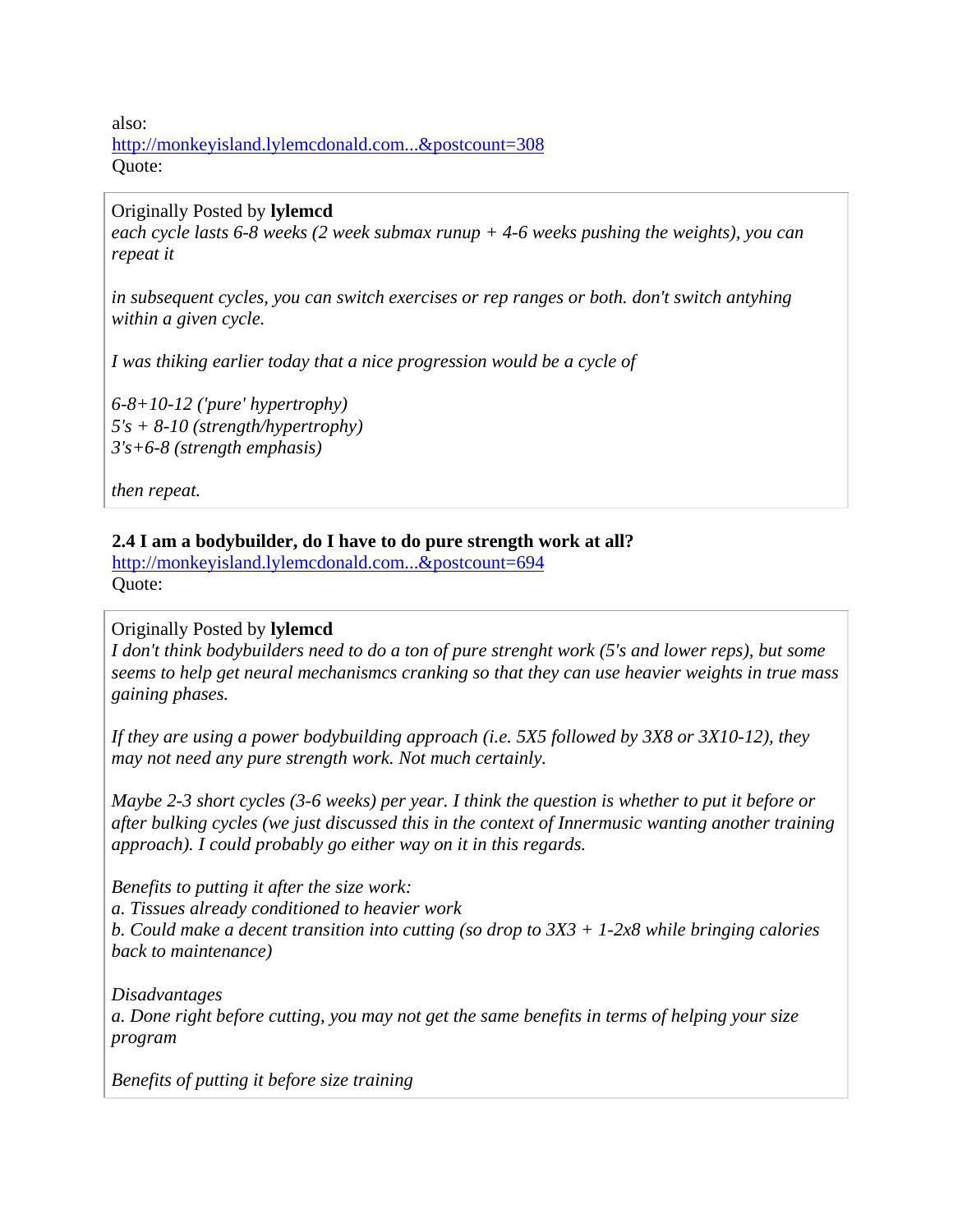<span id="page-7-0"></span>*a. Greater strength lets you move more weight during the mass phase* 

*Disadvantages* 

*a. Jumping straight into heavy work without a runup might cause an injury.* 

*I suppose the solutino is an alternation of mass with short strength blocks.* 

*So say you finish up a run of my builking program at 4X6-8 + 2-3X10-12 or whatever. That's 2 weeks of run up to 4-6 weeks bulking. You could then move to 5X5+2-3X6-8, 2 week run up to 4- 6 weeks bulking. Then 3 weeks of 3X3 + 1X8 (the high rep set helps to maintain mass/tonnage/volume). So that's 6-8 weeks + 6-8 weeks + 3 weeks = 15-21 weeks. About the length most will say you can maintain good upwards progress in strength.* 

*Probably a good time to move to dieting at that point. So take two weeks to simply stabilize your strength while you bring calories back down. If you haven't been doing a bit of cardio during the bulking* 

*a. shame on you* 

*b. now is the time to bring it in gradually to teach your muscles to use fat for energy again.* 

## **2.5 How much volume should I do on the lower rep routine variations?**

Quote:

Originally Posted by **lylemcd** *[http://monkeyisland.lylemcdonald.com...&postcount=460](http://monkeyisland.lylemcdonald.com/showpost.php?p=290648&postcount=460) I dunno, something like* 

*3-5X5 + 2-3X8-10 (this would be a heavy training load) 3X3 + 2-3X6-8* 

and: Quote:

Originally Posted by **lylemcd** *[http://monkeyisland.lylemcdonald.com...&postcount=404](http://monkeyisland.lylemcdonald.com/showpost.php?p=283799&postcount=404) 8X3 is going to be too much. 3X3 is probably fine* 

**2.6 So if those 10-12 rep sets are for metabolic work, is metabolic work to be expected from the "high" rep 6-8 rep sets on the strength emphasized phase?**

[http://monkeyisland.lylemcdonald.com...&postcount=558](http://monkeyisland.lylemcdonald.com/showpost.php?p=354317&postcount=558) Quote:

Originally Posted by **Blade**

*There's plenty of metabolic work in sets of 8 reps, even 5x5 provides a blend of loading and metabolic work.*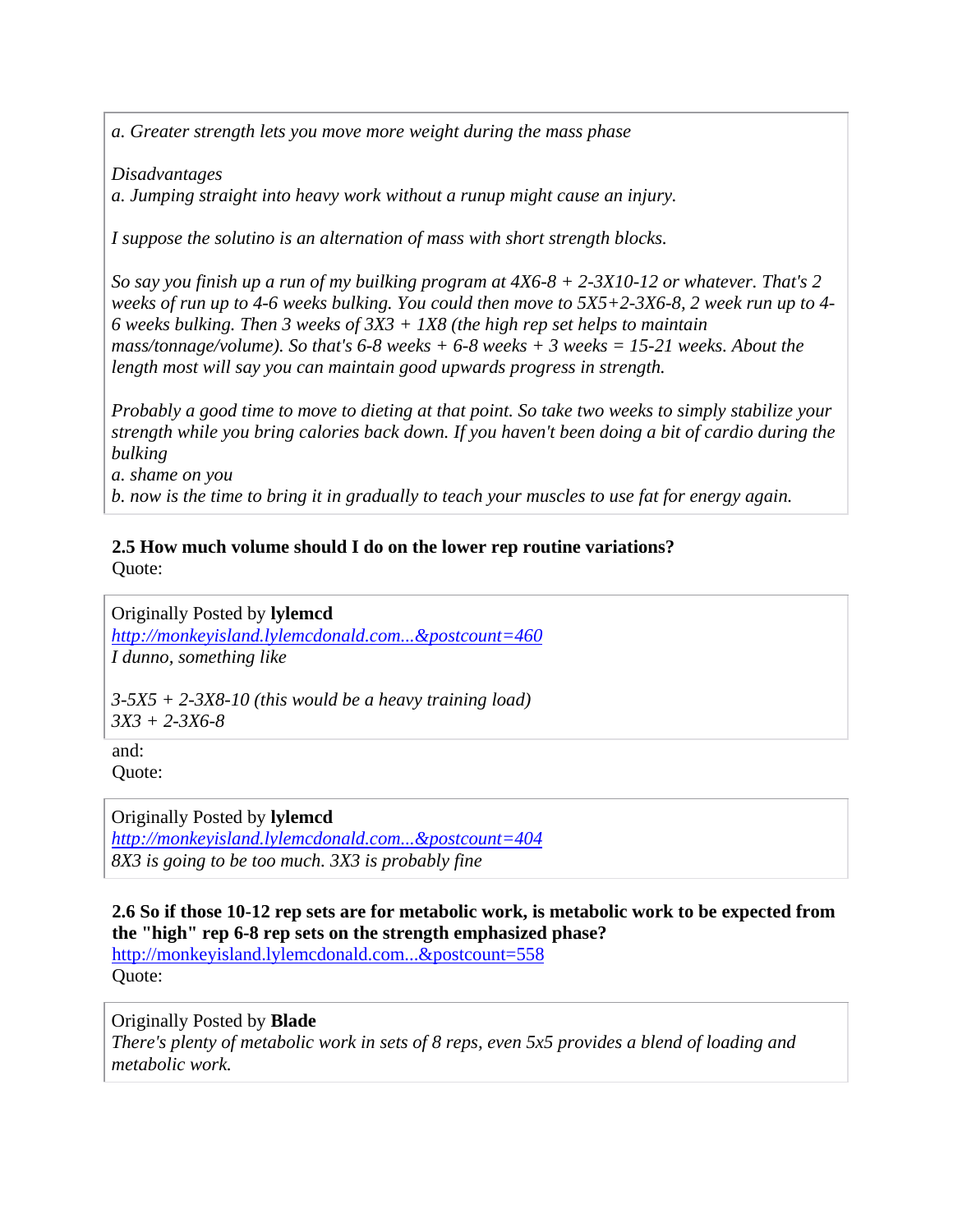#### <span id="page-8-0"></span>**2.7 Doing leg curls on the 3x3 sets: should I really do sets of 3?**

[http://monkeyisland.lylemcdonald.com...&postcount=558](http://monkeyisland.lylemcdonald.com/showpost.php?p=354317&postcount=558) Quote:

#### Originally Posted by **Blade**

*No triples with leg curls, no - or at least not with extremely heavy loading. 3x3 on compounds...it's common sense, really.* 

#### **2.8 How do I know how much volume is right?**

[http://monkeyisland.lylemcdonald.com...&postcount=464](http://monkeyisland.lylemcdonald.com/showpost.php?p=290660&postcount=464) Quote:

#### Originally Posted by **Anthrax Invasio**

*Do you think a person should try to go with the higher number of sets and drop off if they notice too much fatigue? I figure more is better IF you can keep it up. I learned that from the HST guys, anyway* 

Quote:

#### Originally Posted by **lylemcd**

*yeah, you could probably use a fatigue dropoff to determine set count.* 

## **2.9 When to change exercises? How to vary exercises?**

Quote:

#### Originally Posted by **lylemcd**

*[http://monkeyisland.lylemcdonald.com...&postcount=548](http://monkeyisland.lylemcdonald.com/showpost.php?p=342378&postcount=548)*

*if you want to switch movements, do it during the submax break-in, gives you time to re-establish good form* 

*that is, between cycles* 

Quote:

Originally Posted by **lylemcd**

*[http://monkeyisland.lylemcdonald.com...&postcount=308](http://monkeyisland.lylemcdonald.com/showpost.php?p=256122&postcount=308)*

*either* 

*a. do two different upper and lower workouts. An option I at least allude to in the original descrption. Make lower 1 a squat emphasized workout. Make lower 2 deadlift or leg press. Start upper 1 with flat bench and row. Start upper 2 with incline bench and pulldown. This will give you some exercise variety though.* 

*By the time you start worrying about starting with delts or arms or whatever, you need to look at my specialization cycles.*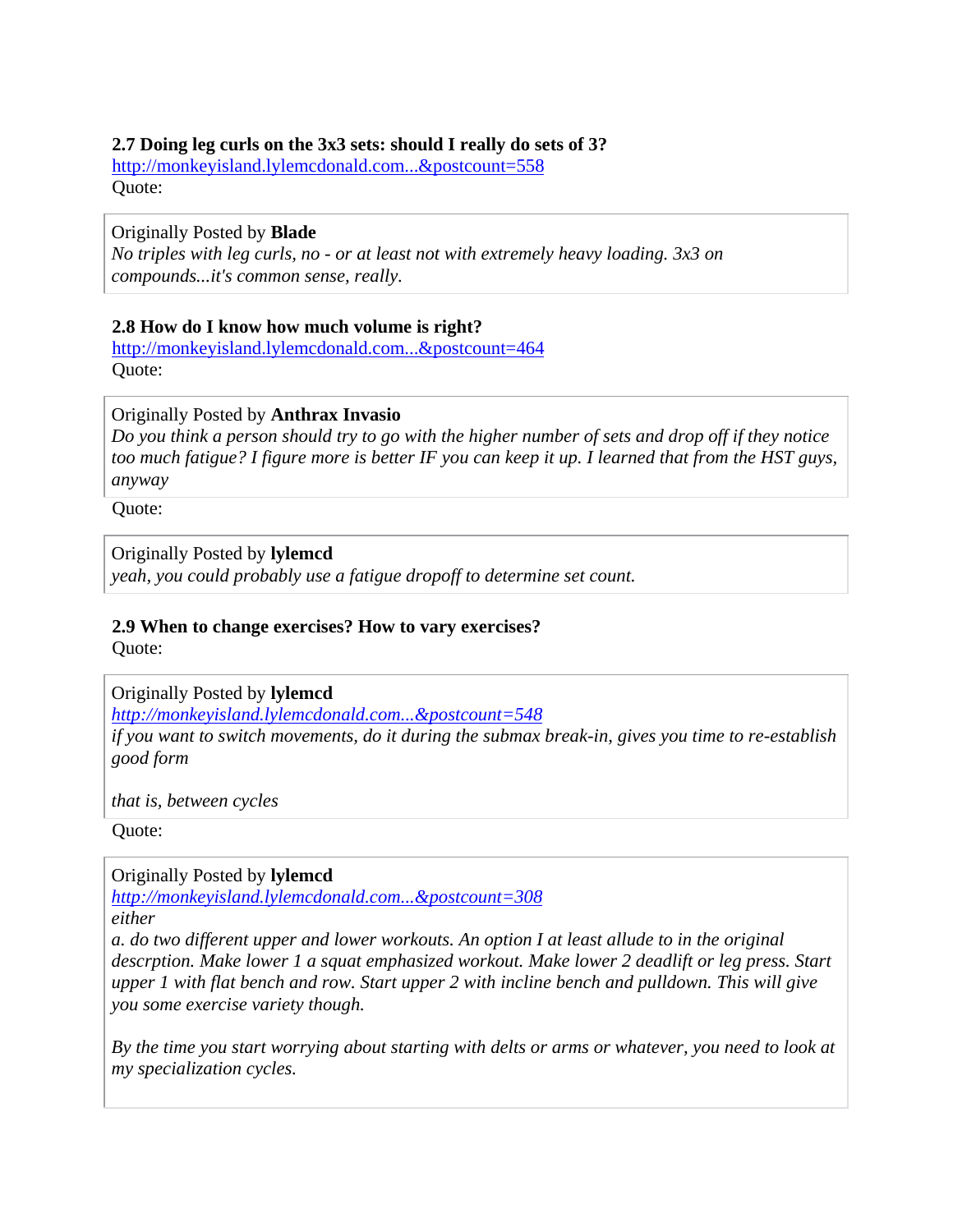<span id="page-9-0"></span>*b. Change exercises after each cycle. So after you run out of steam in a 2 week runup/4-6 week progression, change up your exercises and do it again. 2 submax weeks (gives you time to relearn the movements) and 4-6 weeks pushing the poundages. Rinse and repeat.* 

#### **2.10 So, there is no time off from this routine? No SD?**

[http://monkeyisland.lylemcdonald.com...&postcount=539](http://monkeyisland.lylemcdonald.com/showpost.php?p=340678&postcount=539) Quote:

Originally Posted by **lylemcd** *Yeha, I do'nt see any huge need to take time off btween cycles* 

*every 3 cycles, you might take a 5 day break completely off* 

#### **2.11 How do I do intra-cycle progression on this routine?**

[http://monkeyisland.lylemcdonald.com...&postcount=306](http://monkeyisland.lylemcdonald.com/showpost.php?p=256080&postcount=306) Quote:

About the only progression I see in the thread is adding weight to the bar, I continue this as long as I can or do I stop after a certain amount of time and change volume/reps/exercises?

Quote:

#### Originally Posted by **Rodolphe**

*In the end, when you don't progress anymore, you can try to cut volume or intensity (make the second workout a light day). If you start losing strength, it is time to start a new cycle.* 

Quote:

As for adding weight to the bar, should I do it across each exercise each week when I can? Or only on the areas I want to focus on? Or only for certain rep ranges?

Quote:

#### Originally Posted by **Rodolphe**

*It depends on your goals and priorities. You can specialise some bodyparts and train the others at maintenance. At the end of a cycle, after your primary exercises you may be too exhausted to add weights to your other lifts. Instead of adding reps, you can try adding weight on the bar.* 

Quote:

The over all theme of my questions is how do I make this routine progress beyond "add weight to the bar".

Quote:

Originally Posted by **Rodolphe** *[http://monkeyisland.lylemcdonald.com...ead.php?t=7886](http://monkeyisland.lylemcdonald.com/showthread.php?t=7886)*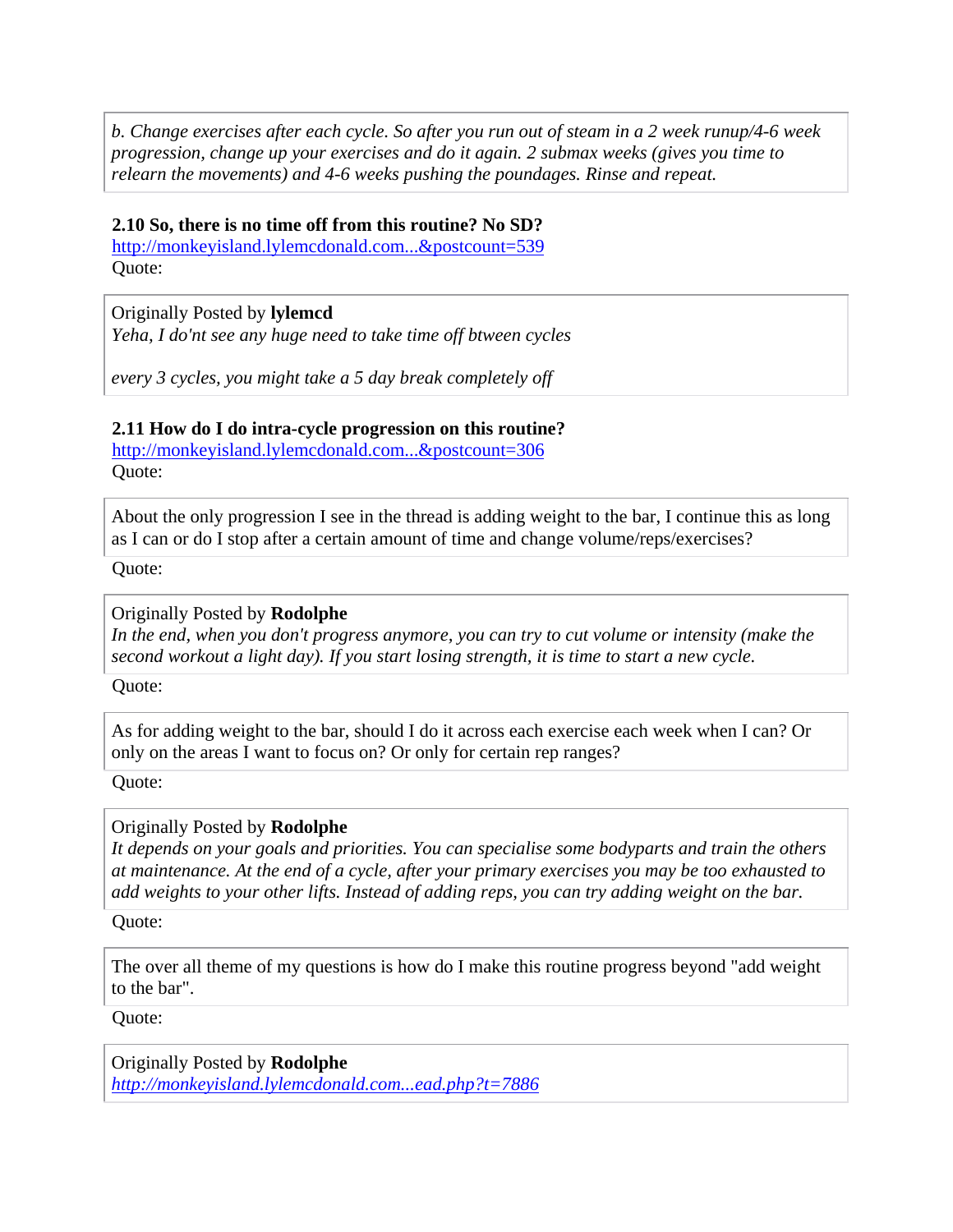*and again, whenever you see a fall in your performance for 2-3 consecutive workouts, back off the weights and start a new cycle.* 

#### Quote:

Originally Posted by **lylemcd**

*[http://monkeyisland.lylemcdonald.com...7&postcount=98](http://monkeyisland.lylemcdonald.com/showpost.php?p=172577&postcount=98)*

*Unfortunately, short of going submaximally most of the time, there's really no way to structure progression.* 

*Well, not for much more than a week. For exmple, you will occasionally come across the workouts of the following variety* 

*week 1: 85% week 2: 90% week 3: 95% week 4: 100% week 5: shoot for 102-105%* 

*Or whatever it is. This makes some monstrous assumptions about how fast your adapting, how much strength you're gaining and at what rate. While they are probably based on some sort of average rate of progression....well, I'm still waiting to meet that average person I keep hearing about.* 

*Someone who progressed much more quickly would be held back by such. Someone who progressed more slowly would get chewed up trying to keep up. Unless you really know your own rate of progression, I don't see it being that useful except in the submaximal runup phase. So a typical HG approach might be sort of like I said* 

*week 1-4: move from 80% to about 95% with rather standard weight progression week 5+: break out hte little weights and add weight when you get your target reps with one in the tank. So if you do 5 and know you could have done 6 or 7, add some weight.* 

*Big movements can usually go 2.5-5 lbs, littler movements 1-2.5 lbs.* 

*Or you can use a double progression, set a rep range like 6-10. Build to 10, add 5% (which is worht about 2-3 reps or so) which brings you back to 6-7. Build back up. Problem is that some people have way more trouble adding reps than they do adding weight ina fixed rep range. A double progression might stall them out forever. I had a guy once who could add weight all day long to chins. But try to add reps above about 5 and nothing.* 

*A problem within any given workout is overlap. If your squat goes up, you are entering any other quad exercise with more fatigue, even hamstrings may take a hit. It's not uncommon to see leg curls appear to regress after someone does some big things on a back squat. Are their hamstrings weaker? Of course not, it's residual fatigue.*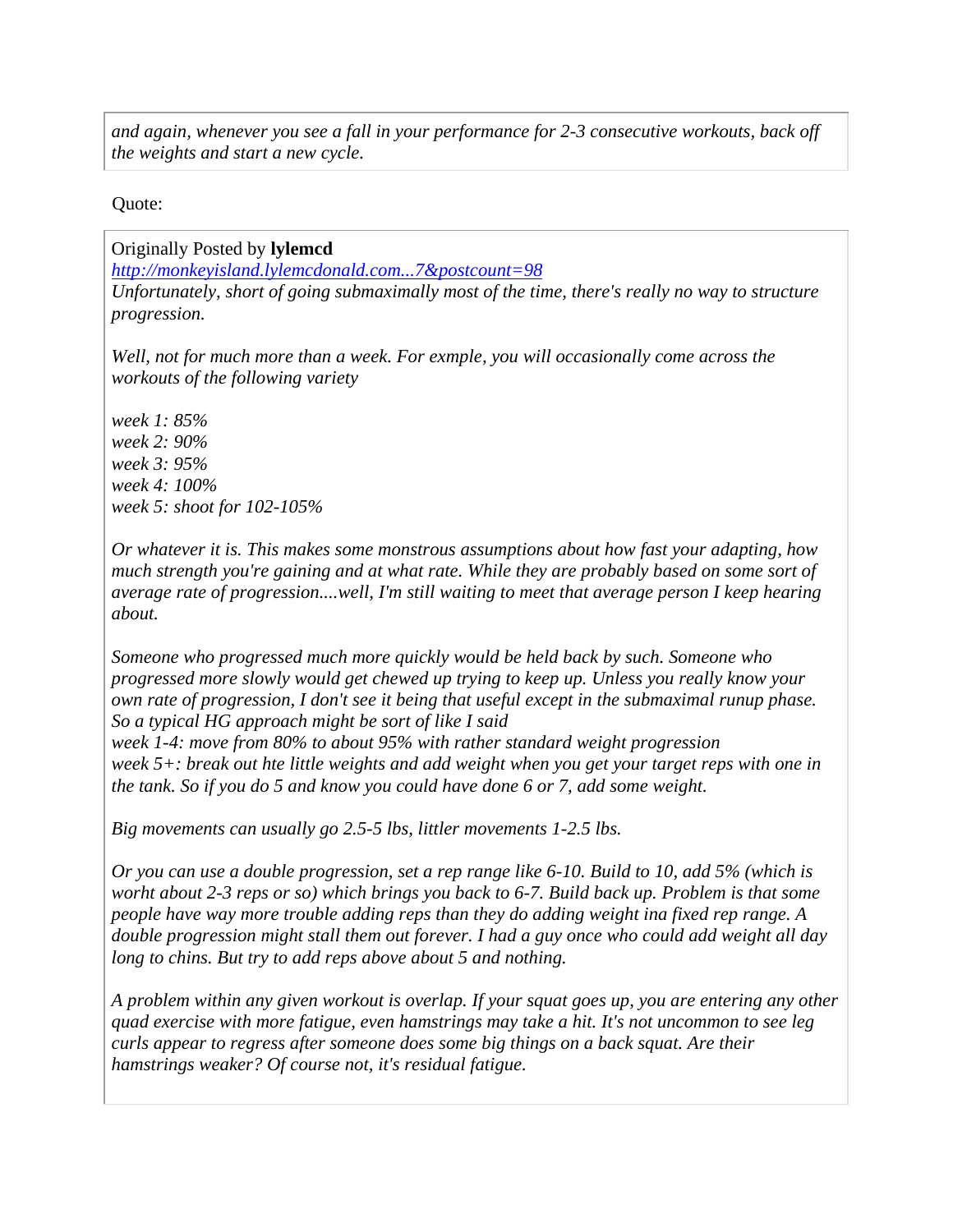<span id="page-11-0"></span>*If you add weight to bench, delts and tris will be more tired so the same thing applies. Same for back and biceps.* 

*For the most part, when I evauluated people's workout logs, I only really paid huge atetntion to the first exercise in any given grouping because of the overlap. If bench went up but delts/tris stayed the same or went down, I didn't conclude that they were overtraining or getting weaker in delts/tris. It was just fatigue from bench work.* 

*None of which is probably very helpful.* 

Quote:

Originally Posted by **Lifting N Tx** *Or: Progression with the 5% solution [http://monkeyisland.lylemcdonald.com...&postcount=720](http://monkeyisland.lylemcdonald.com/showpost.php?p=457339&postcount=720) <http://www.bodyresults.com/e25solution.asp> Second suggestion is kind of a hybrid of the dropping reps idea. I'm thinking of trying it sometime and I'll throw it out as an idea to think about. It's called the 5% solution. Basically, you vary rep ranges by workout to allow progression. A quick example from the linked page is easier than trying to describe it. Given an 8RM on bench press of 110 lbs: Quote:* 

*Session 1 100lbs for 6 reps for 5 sets Session 2 105lbs for 5 reps for 5 sets Session 3 110lbs for 4 reps for 5 sets Session 4 105lbs for 6 reps for 5 sets Session 5 110lbs for 5 reps for 5 sets Session 6 115lbs for 4 reps for 5 sets* 

Looks like an idea that could be adapted to various routines to aid in load progression.

#### **2.12 Is there a reason why the routine is set up as lower/upper/rest and not upper/lower/rest?**

[http://monkeyisland.lylemcdonald.com...&postcount=263](http://monkeyisland.lylemcdonald.com/showpost.php?p=240618&postcount=263) Quote:

#### Originally Posted by **lylemcd**

*1. probably not 2. but it does avoid Mon = bench day for upper body training 2a. You also train legs first after the weekend rest and legs usually takes teh most energy 3. Upper body fatigue (i.e. midback) is more likely to negatively affect squats/deads than the converse (fatigue from squats/deads affecting upper body) 4. you can just as readily make it Mon: lower wed: upper fri: lower sat: upper*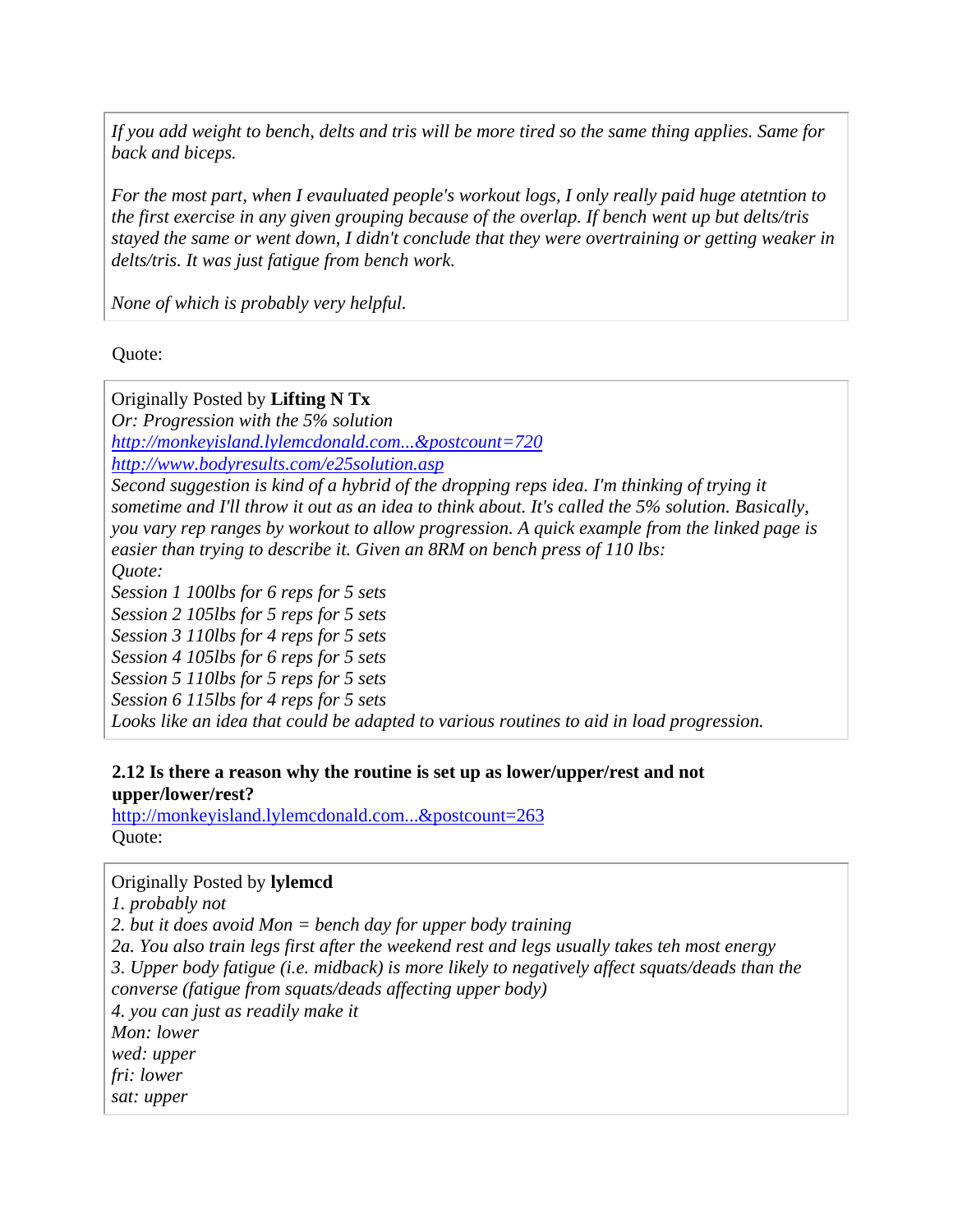*If you need more rest between workouts. That way only two are back to back. Or switch the lower and upper so you get lower on Saturday when you don't have work, etc.* 

#### **2.13 But I've seen others recommending lower body after upper body? Should I really avoid an arrangement like this?**

[http://monkeyisland.lylemcdonald.com...&postcount=266](http://monkeyisland.lylemcdonald.com/showpost.php?p=240629&postcount=266) Quote:

#### Originally Posted by **lylemcd**

Life, she is full of compromises. I bet if you train heavy back prior to DL or RDL, you'll find that *your DL/RDL go to absolute hell. given the injury risk when you lose form on DL/RDL, you can probably guess what my preference is if something has to get shorted.* 

**2.14 Can I increase frequency e.g. 2 days on, 1 day off, thus dropping one day of rest?** [http://monkeyisland.lylemcdonald.com...&postcount=261](http://monkeyisland.lylemcdonald.com/showpost.php?p=240589&postcount=261) Quote:

Originally Posted by **lylemcd** *I think, given teh volume, you wil lbe happier with the extra day of recovery on the weekends.* 

#### **2.15 I do not recover. What can I do?**

[http://monkeyisland.lylemcdonald.com...&postcount=303](http://monkeyisland.lylemcdonald.com/showpost.php?p=254958&postcount=303) Quote:

Originally Posted by **lylemcd**

*Two options here if the volume is too high/you're not recovering/gaining.* 

*1. cut it further. Go to 2X6-8 and 1X10-12* 

*2. Reduce teh frequency, make the program a 3 day/week altenrating upper/lowr program. So every workout gest done three times every 2 weeks.* 

*Mon: upper wed: lower fri: upper mon: lower wed: upper fri: lower* 

**2.16 So some experiences with regards to workout frequency** [http://monkeyisland.lylemcdonald.com...&postcount=847](http://monkeyisland.lylemcdonald.com/showpost.php?p=721511&postcount=847)

Quote: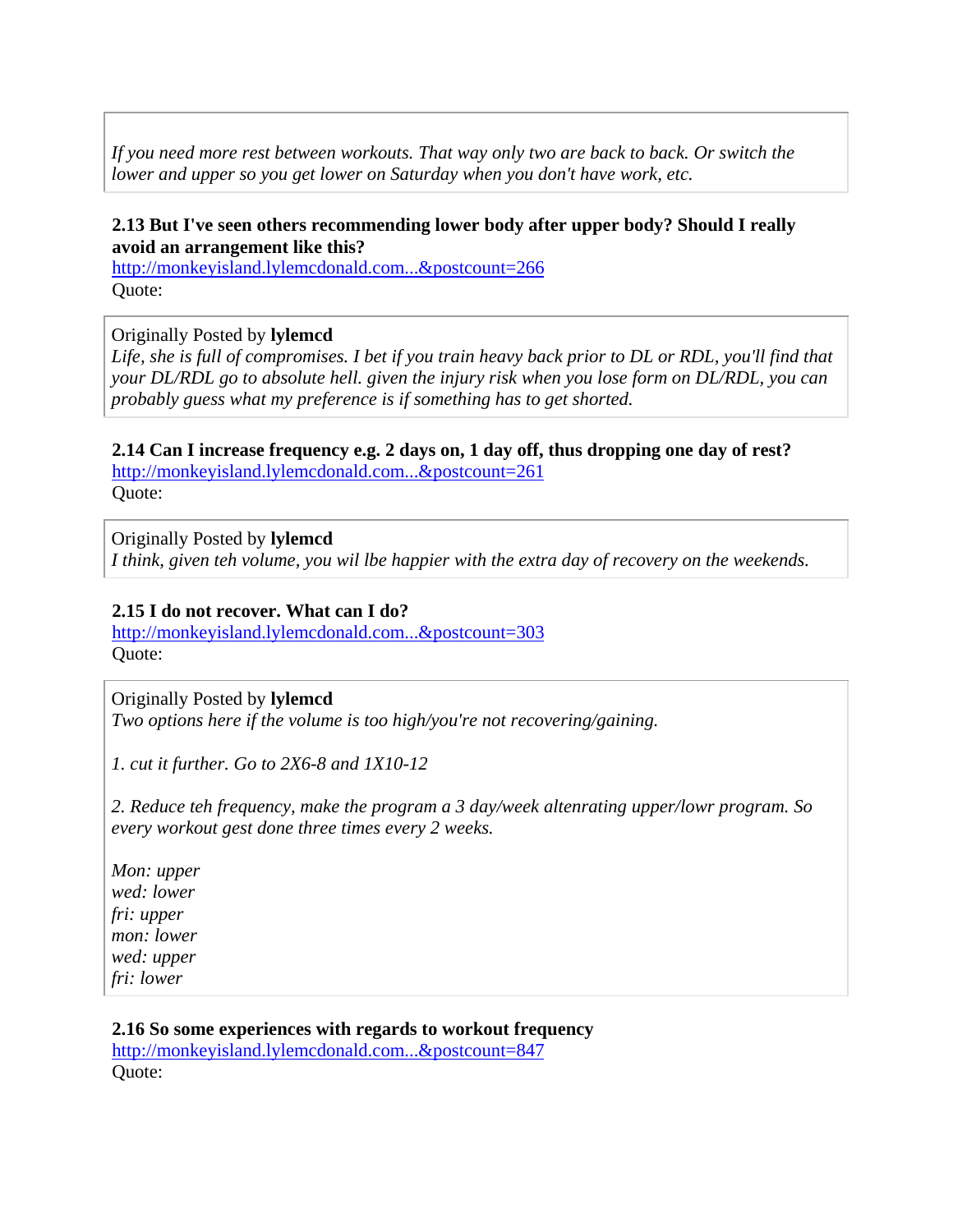Originally Posted by **Kiwi**

*I have tried both 3 times per week and 4 times per week options over the last few years. This is what I've noticed:* 

*I think that when I'm bulking the 4X version has given me better hypertrophy gains than 3x. 3x seems equally as effective for strength though. Right now I'm using 3X for cutting and it's helping me keep my strength well.* 

*Sometimes 4X can have me feeling quite fatigued, which is why I wondered if it's too much. Yet that said, I always manage to have a good workout with it once I'm in the gym and I add weight to the bar consistently from one workout to the next.* 

*I've also tried both 3X and 4x with different levels of volume. Wrt to strength/hypertrophy it seems to make no difference whether for example I do 2 heavy sets of deadlifts or 4; the strength increase the following workout is the same.* 

*Taking all the above into account, when I next bulk I think I'll try going back to 4x per week (since this gave me best hypertrophy) but with medium volume since higher volume seems to fatigue me more without delivering better results.* 

**2.17 How to modify this routine to work it on a 3 day/week schedule?** Quote:

Originally Posted by **lylemcd**

*[http://monkeyisland.lylemcdonald.com...&postcount=185](http://monkeyisland.lylemcdonald.com/showpost.php?p=209330&postcount=185) Two options* 

*1. Make it a 3 day/week full body routine and just distribute everything in a semi-reasonable way.* 

*2. Just alternate workouts so everything gets hit once every 5th day. So* 

*Mon: Upper Wed: Lower Fri: Upper Mon: Lower Wed: Upper Fri: Lower etc.* 

Or upper/lower/fullbody: Quote:

Originally Posted by **lylemcd** *[http://monkeyisland.lylemcdonald.com...&postcount=662](http://monkeyisland.lylemcdonald.com/showpost.php?p=408948&postcount=662)*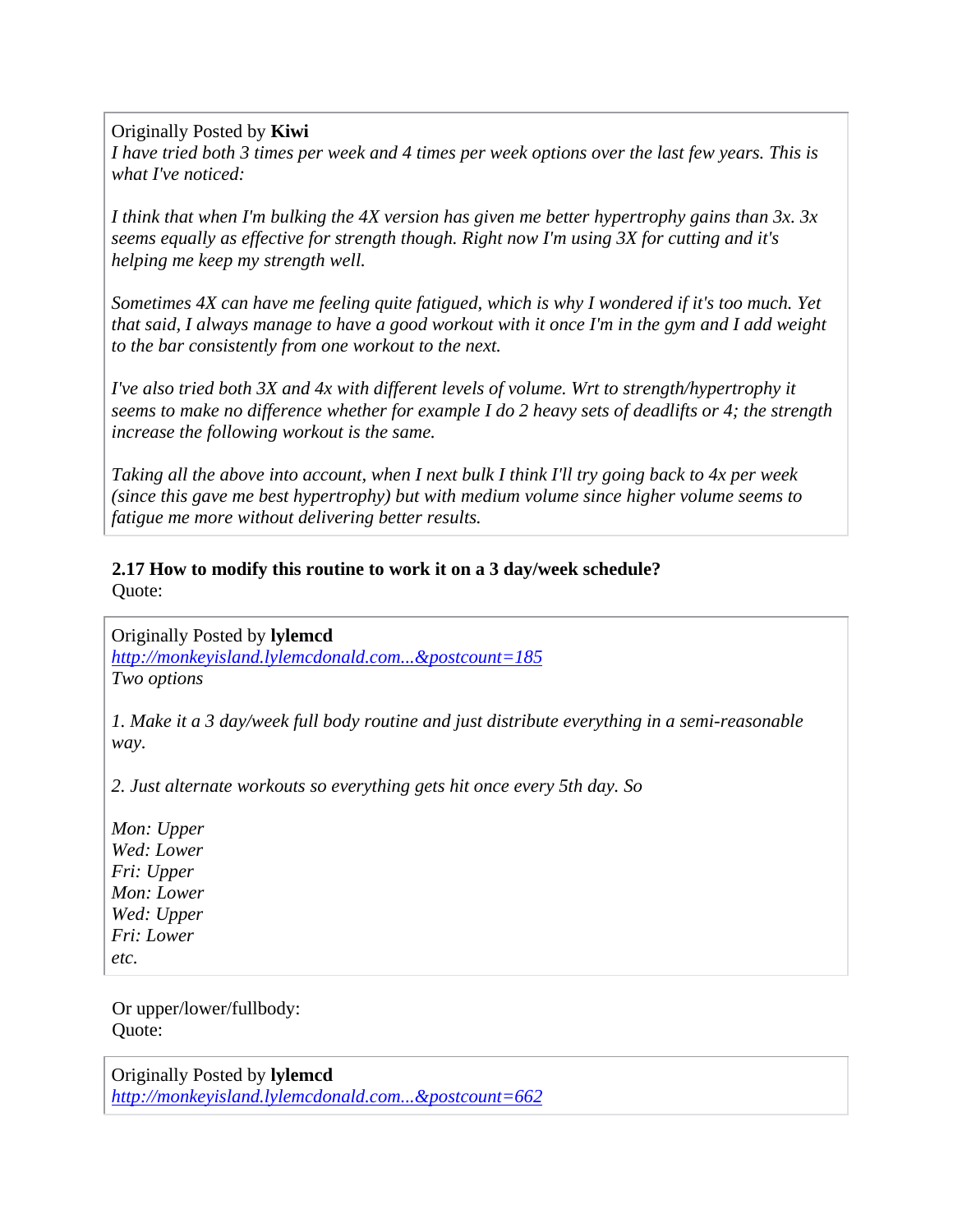<span id="page-14-0"></span>*I kind of like Mon/Tue: upper lower split Fri: full body* 

*everything still gets hit 2X/week although Fri can be a bear.* 

*on Fri, basically mash the two upper/lower workouts but cut the volume in half for each to make it more realistically completable. So you do something like* 

*squats: 2X6-8 RDL: 2X6-8 another quad movement: 1x10-12 hams: 1X10-12 bench: 2x6-8 row: 2X6-8 incline: 1X10-12 pulldown: 1x10-12* 

*you get the idea.* 

#### **2.18 So if I'm only training 3 times a week, should I increase volume to compensate?**

[http://monkeyisland.lylemcdonald.com...&postcount=918](http://monkeyisland.lylemcdonald.com/showpost.php?p=797801&postcount=918) Quote:

Originally Posted by **lylemcd** *The answer is no: do the fucking routine as written.* 

*And since your'e now going to ask 'Why' and argue with me, I'll save us both time and point out that the majority reason to cut the frequency is for recovery purposes, some people can't recover from 4 days/week of training. Especially old farts and people who are afraid to eat.* 

*Cutting the frequency and then INCREASING the volume to compensate is fucking stupid.* 

**2.19 What advantages/disadvantages are to be expected from the 3 day a week split?** [http://monkeyisland.lylemcdonald.com...&postcount=666](http://monkeyisland.lylemcdonald.com/showpost.php?p=408964&postcount=666) Quote:

#### Originally Posted by **quickone**

*In my experience, 3 days = better recovery and more motivation to train.* 

Quote:

#### Originally Posted by **lylemcd**

*there is that issue too, the recovery one. Mon/Wed/Fri/Sat is one way around it, only one doubled up set of days and you can sit around all day Sunday to recovery*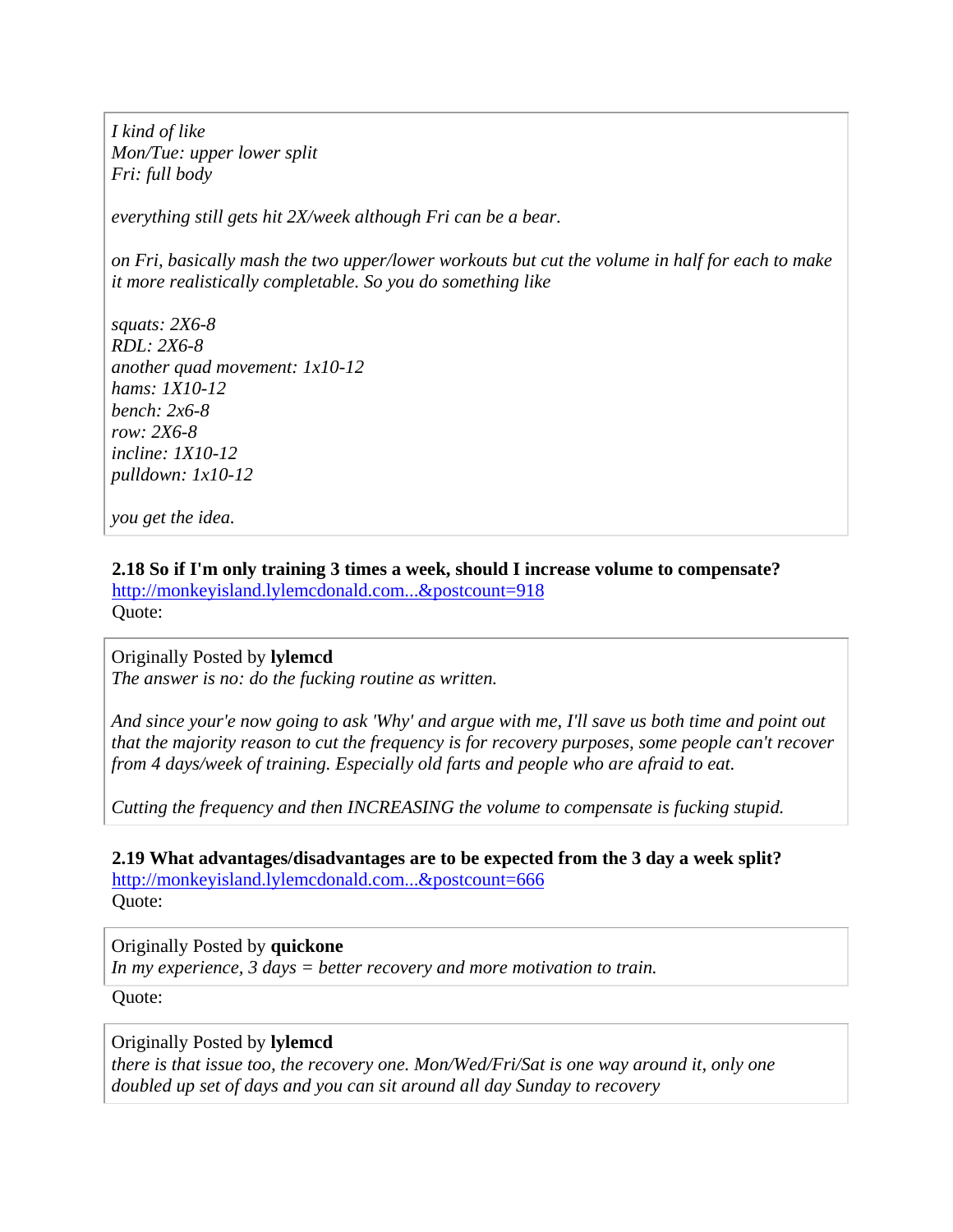<span id="page-15-0"></span>*I think the question is whether 4 (or more) days/week would give better calorie partitioning* 

#### **2.20 Would "conjugate periodization" work just as well?**

[http://monkeyisland.lylemcdonald.com...&postcount=218](http://monkeyisland.lylemcdonald.com/showpost.php?p=218036&postcount=218) Quote:

Originally Posted by **monkeydan**

*Would it be 'better' (I don't really know what I mean by this) to have one heavy day and one light day per week? So something like...* 

*mon - lower heavy (3-6 reps) tues - upper light (10-12 reps) wed - off thurs - lower light (10-12 reps) fri - upper heavy (3-6 reps)* 

Quote:

#### Originally Posted by **monkeydan**

*So you're saying that it won't make any difference to either size or stength gains?* 

Quote:

Originally Posted by **lylemcd**

*Heavy/light tends to be more oriented towards strength* 

*For size, just do what I fucking outlined and quit fucking fucking with it* 

## **2.21 Do you think one top set with weights pyramiding down would be much different to 3- 4x6-8 with "sets across" (all weights the same) in terms of hypertrophy?**

[http://monkeyisland.lylemcdonald.com...&postcount=361](http://monkeyisland.lylemcdonald.com/showpost.php?p=265479&postcount=361) Quote:

#### Originally Posted by **lylemcd**

*Again, at this point you're splitting hairs and it depends on the person and their abilty to repeat sets with the same weight.* 

*Some can do it easily, some can't.* 

*But let's say after warmups you go* 

*200X8 (this is rep or two short of failure) 200X7 (the next one would have gotten grindy) 200X6* 

*For your last set, you need to drop the weight by about 5% to stay in the 6-8 rep range. So go to*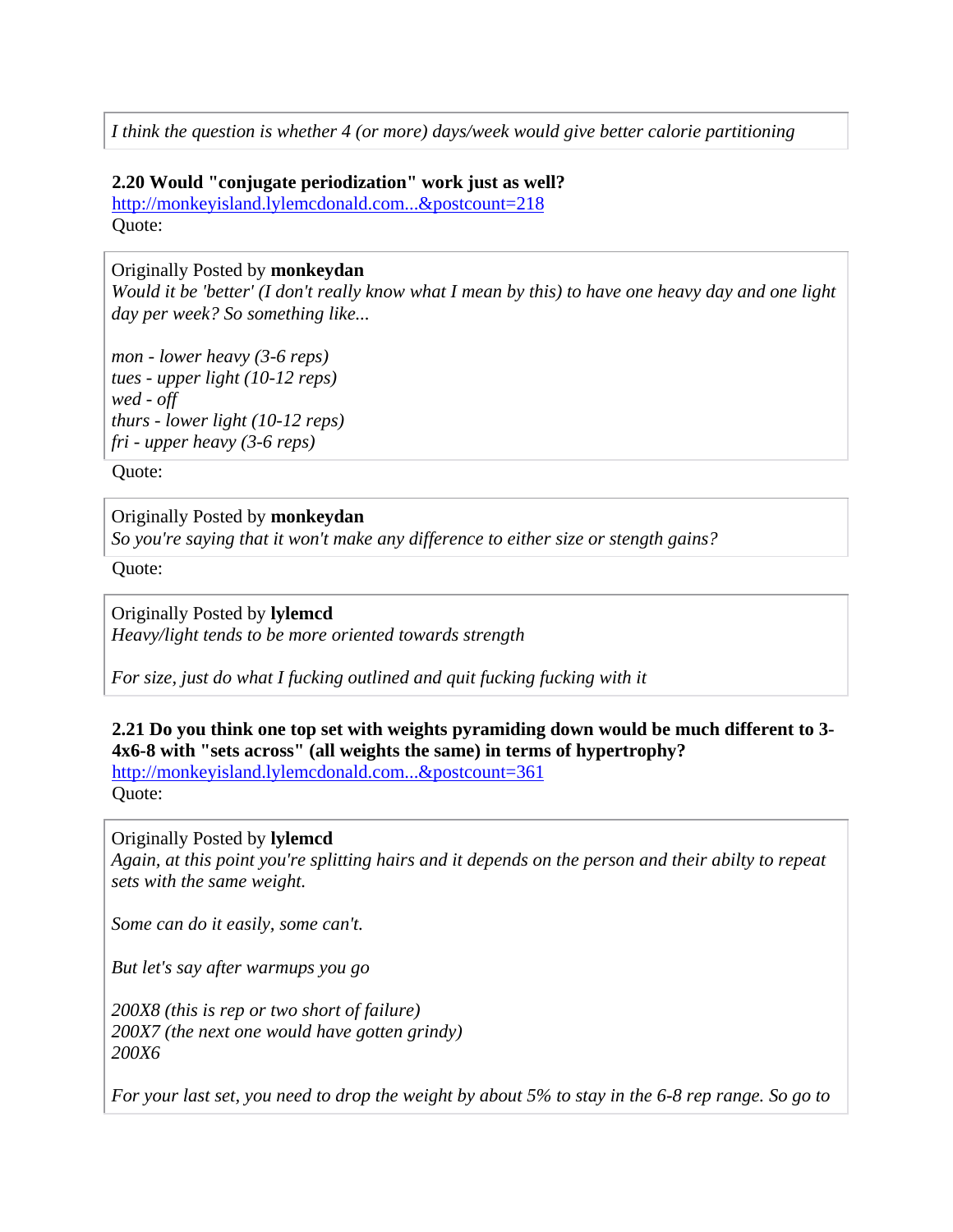<span id="page-16-0"></span>*190.* 

*Alternately, if you knew that the above was your normal pattern (to lose a rep every set), you could adjust the weight on each set by 5% down to get all 8 reps. So you go 200, 190, 180, 170 but get 8 reps on each set.* 

*Again, at this point we're splitting hairs and I don't think it will matter hugely in the long run.* 

*Oh yeah, both workouts are heavy. Heavy/light is more for strength and neither of the days is so heavy to really require a light day. If your recovery is that poor either* 

*a. cut the volume on the individual workouts b. change the frequency to 3 days/week alternating upper/lower* 

**2.22 So the basic routine is supposed to be worked as sets across or as a slightly descending pyramid. What would be the difference if the routine would be worked to a max heavy set?** [http://monkeyisland.lylemcdonald.com...&postcount=651](http://monkeyisland.lylemcdonald.com/showpost.php?p=407792&postcount=651)

Quote:

#### Originally Posted by **lylemcd**

*I'm inclined to think that doing it tha way might yield better strenght gains but less optimal mass gains (since you don't get as much volume on the single set day).* 

**2.23 I want to do (part of) the routine in a rest-paused style fashion. How to setup this?**

[http://monkeyisland.lylemcdonald.com...&postcount=587](http://monkeyisland.lylemcdonald.com/showpost.php?p=376815&postcount=587) Quote:

Originally Posted by **lylemcd**

*cut the number of work sets down significantly if you decide to do this* 

*consider, for example, that Doggcrapp has his guys doing ONE set/bodypart every 5 days but it's hitting failure + 3 rest pauses* 

## **2.24 Or clustering?**

[http://monkeyisland.lylemcdonald.com...&postcount=588](http://monkeyisland.lylemcdonald.com/showpost.php?p=377179&postcount=588) Quote:

Originally Posted by **wazzup**

*Or you could try clustering. (Do sets of 4/5 with your 8 RM with short rests)* 

*With DC you'd get 8-4-2 (14 and 3 times failure) With clustering you'd get 5-5-4 (14 and maybe failure on the last cluster)* 

*same amount of work, less failure.*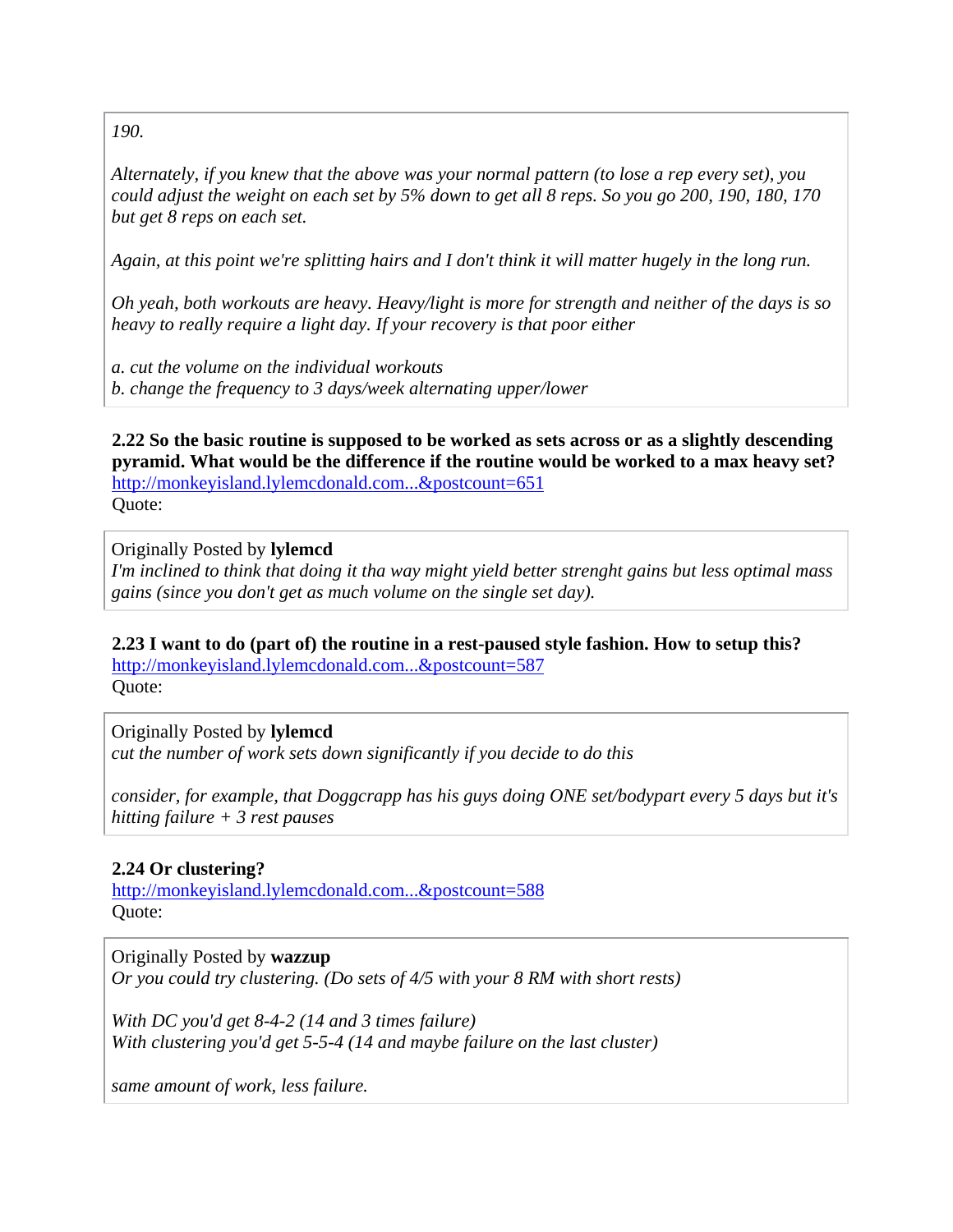#### <span id="page-17-0"></span>**2.25 So can I do supersets on this routine? E.g.: Bench, 30" rest Row 30" rest Bench and on and on.**

[http://monkeyisland.lylemcdonald.com...&postcount=673](http://monkeyisland.lylemcdonald.com/showpost.php?p=412814&postcount=673) Quote:

#### Originally Posted by **lylemcd**

*can be a good way to train although I'd take longer than 30" betwen sets. but it's a more time efficient way to train for sure. I'd say 1' between supersets at least.* 

*a potential problem is overlap* 

*for example people forget that both bench and row involve triceps long hed, heavy rows can affect benching when you alternate superset* 

*so try it but if you find it cratering your poundages when you alternate, save it for the end (arm stuff, core stuff).* 

## **2.26 Or maybe giant sets? Especially useful for the lower rep stuff (3x3)**

[http://monkeyisland.lylemcdonald.com...&postcount=675](http://monkeyisland.lylemcdonald.com/showpost.php?p=412959&postcount=675) Quote:

## Originally Posted by **lylemcd**

*when I first got to SLC and was doing a lot of low rep sets in the weight room I would do this to save time* 

*front squat rest 1.5' hammer incline press rest 1.5' chins rest 1.5'* 

*repat. so I'd get 5-6' between sets of the same thing and could get through 6 sets of 3 in less than 3 hours* 

**2.27 So I like doing circuit style training. Would this be appropriate for this routine?** [http://monkeyisland.lylemcdonald.com...&postcount=670](http://monkeyisland.lylemcdonald.com/showpost.php?p=412144&postcount=670) Quote:

Originally Posted by **lylemcd** *the problem is with the overlap so you go flat bench, row, shoulder press, pulldown, tris, bis* 

*now you come around to flat bench nd you've sequentially fatigued delts and tris*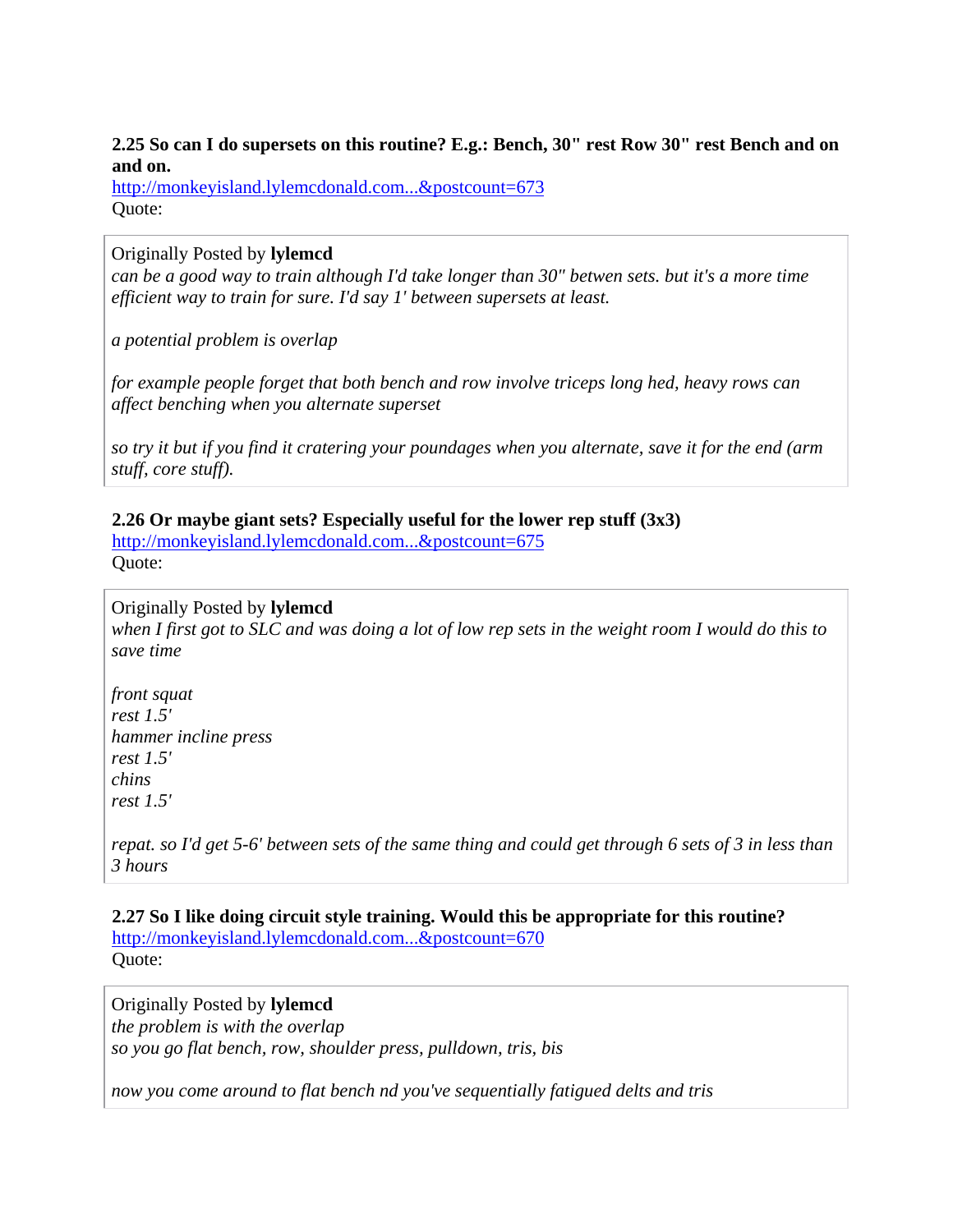### <span id="page-18-0"></span>**3. Exercise selection**

## **3.1 If I'm doing high bar squats, aren't those already working the legs totally?**

[http://monkeyisland.lylemcdonald.com...&postcount=388](http://monkeyisland.lylemcdonald.com/showpost.php?p=279941&postcount=388) Quote:

#### Originally Posted by **lylemcd**

*hamstrings and full squats: depends on who you ask. I just discussed this with Alwyn, he said tht if you're full squatting, he wouldn't generally do RDL, if parallel squatting, he would.* 

*I'm alittle more paranoid, too many knee problems in my past. Might do a reduced volume of RDL after full squats. So 4 sets full squats, 2 sets RDL or something.* 

#### **3.2 I want to do deadlifts on this routine. How can I incorporate them?** Quote:

Originally Posted by **lylemcd**

*[http://monkeyisland.lylemcdonald.com...98&postcount=4](http://monkeyisland.lylemcdonald.com/showpost.php?p=113498&postcount=4) DL: 3-4X6-8 (or go setst of 5) Leg press: 3-4X6-8* 

*Then probably do leg curls if you need another leg movement after that. And an isolation leg exercise or split squats if you need another quad exercise.* 

*The problem with squatting after DL is that low back fatigue will really limit squats. Frankly, DL + leg press + leg curl (maybe) is more than enough of a kick-ass leg workout.* 

Quote:

Originally Posted by **lylemcd** *[http://monkeyisland.lylemcdonald.com...&postcount=286](http://monkeyisland.lylemcdonald.com/showpost.php?p=253092&postcount=286) dl replaces squat, lung replaces other exercise (I assume you mean split squat here) So* 

*deadlift: 5X5 lunge: 3X6-8 leg curl: 3X6-8 calf crap core* 

#### **3.3 Can I deadlift twice per week?**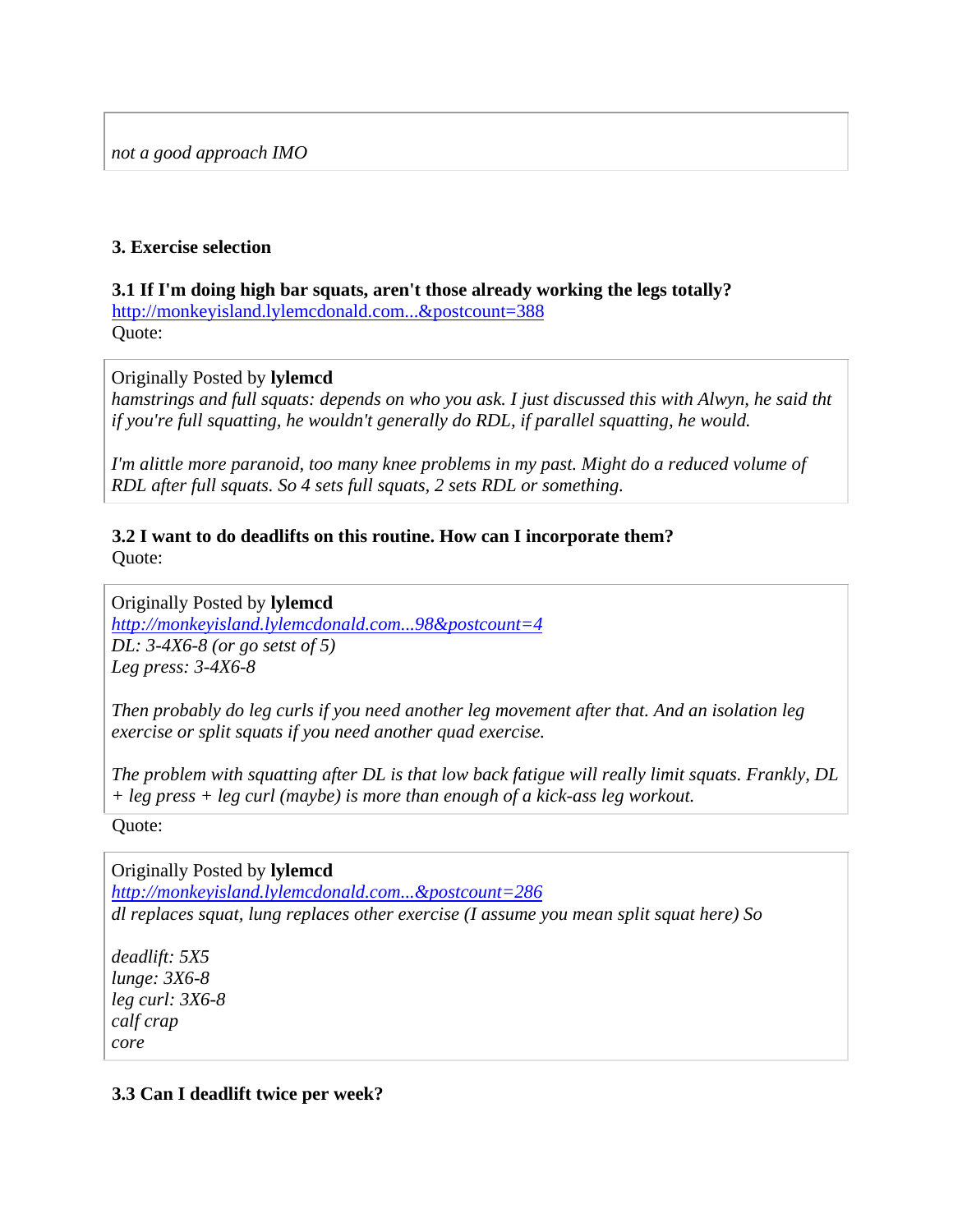<span id="page-19-0"></span>maybe reduce volume i.e. 3x5: [http://monkeyisland.lylemcdonald.com...&postcount=292](http://monkeyisland.lylemcdonald.com/showpost.php?p=253127&postcount=292)

or do this: [http://monkeyisland.lylemcdonald.com...&postcount=294](http://monkeyisland.lylemcdonald.com/showpost.php?p=253143&postcount=294) Quote:

Originally Posted by **lylemcd**

*A deadlift/front squat combo (on the two days) would probabl work well. 3-5X5 deadlift one day, 3-5X5 front squat the other. Followed by the other stuff.* 

#### **3.4 I want to bring up my deadlift on this routine. Dropping squats completely?**

[http://monkeyisland.lylemcdonald.com...&postcount=850](http://monkeyisland.lylemcdonald.com/showpost.php?p=722173&postcount=850) Quote:

Originally Posted by **jc**

*since this thread has been revived, I am going to ask something I have been wondering for some time now.* 

*I want to focus more on bringing up my deadlift, and I have found out that 2x week frequency has been key in making strength/size gains in my training. I was thinking about totally dropping squats in my next training cycle and just having deads be my main lower movement. I am just worried about losing a lot of squat strength and do not want my quads to shrink. I was thinking that if I stuck with leg presses after deads, then maybe a few sets of leg extensions would maintain/build my quads w/out alternating squats and deads every other workout and sacrificing gains?* 

Quote:

Originally Posted by **lylemcd** *or light squats (80%) after deads once/week* 

**3.5 Aren't deads alone sufficient for mid-back?**

[http://monkeyisland.lylemcdonald.com...&postcount=329](http://monkeyisland.lylemcdonald.com/showpost.php?p=262480&postcount=329) Quote:

Originally Posted by **lylemcd**

*I think you need a dynamic mid back movement to optimally train the area. I don't think deads alone are sufficient* 

*kelso shrugs work fine with DB's you do 'em on an incline bench, you'll need straps to go heavy* 

kelso shrugs, e.g.:<http://www.weighttrainersunited.com/latshrug.html>

**3.6 Why are rows recommended to be done close underhand grip?** [http://monkeyisland.lylemcdonald.com...&postcount=165](http://monkeyisland.lylemcdonald.com/showpost.php?p=208570&postcount=165)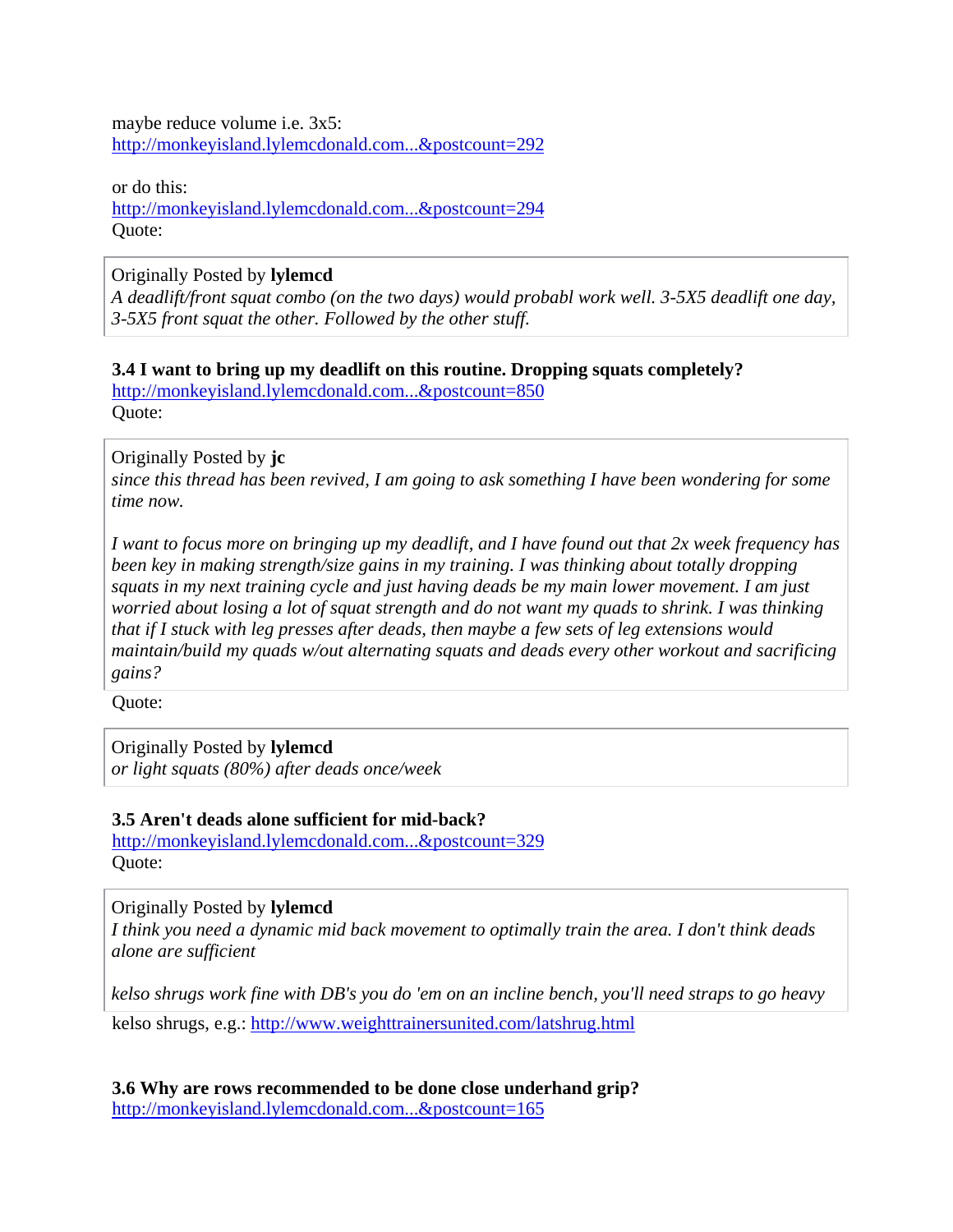<span id="page-20-0"></span>Quote:

Originally Posted by **lylemcd**

*underhand means more biceps involvement.* 

*And I want it done with the elbows close to the body as this will give more lat involvement since it involves more shouldre extension.* 

*Wider grip mean elbows higher, less lats involvement. and nearly impossible to use and undergrip.* 

**3.7 Can I do bent-over/barbell rows, wouldn't they cause too much lower back fatigue?** Quote:

Originally Posted by **lylemcd**

*[http://monkeyisland.lylemcdonald.com...&postcount=325](http://monkeyisland.lylemcdonald.com/showpost.php?p=262458&postcount=325)*

*if someone had to do bent over rows, I'd put them either after back squat or deadlift. On the light day (Wed), pick something that isn't going to stress the low back out. Use a chest supported row, do chins, do kelso shrugs.* 

Quote:

Originally Posted by **Pauly**

*[http://monkeyisland.lylemcdonald.com...&postcount=250](http://monkeyisland.lylemcdonald.com/showpost.php?p=238699&postcount=250)*

*Granted, BB rows and SLDL is a lot for the lower back, Ive had probs doing this in the past. Based on what I do now Id say learn to love one arm DB rows. I never used to like them couldnt get the right feel if I went under 8 reps, but now I reckon theyre awesome if done properly. Them and a few chins a week is all I do for my back now and it seems to be doing ok.* 

#### **3.8 How to do split squats?**

[http://monkeyisland.lylemcdonald.com...&postcount=317](http://monkeyisland.lylemcdonald.com/showpost.php?p=262414&postcount=317) Quote:

Originally Posted by **lylemcd** *for split squats, I'd recommend doing this* 

*a. alwys start with the weaker leg, let this determine peformance of the stronger b. do one leg, take a rest period (1-1.5 minutes), do the other leg, rest period, first leg, rest period, etc. If you try to do one leg and then the other with no break, you'll run into CV limitations* 

**3.9 So I've seen incline bench and incline flyes incorporated. Which one should I choose?** [http://monkeyisland.lylemcdonald.com...&postcount=579](http://monkeyisland.lylemcdonald.com/showpost.php?p=366419&postcount=579) Quote: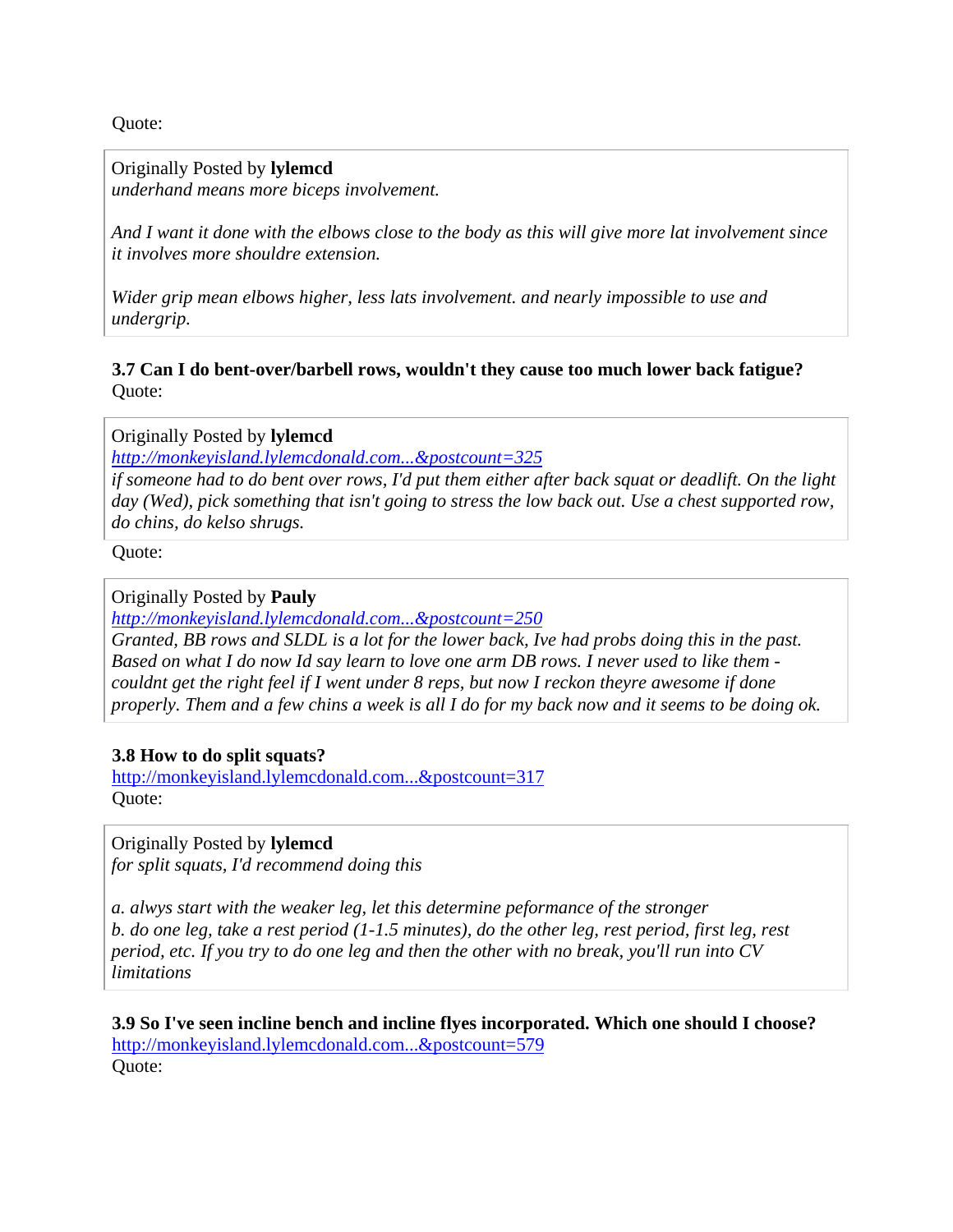<span id="page-21-0"></span>Originally Posted by **lylemcd**

*low reps and isolation movements genrally do not go together, thogh I've done 5's on a pec deck* 

*whether you pick flye or incline as a second chest movement depends a lot on triceps strength (and goal for the rest of the workout). if first compound chest movement wrecks your tris, I see no point in doing compound incline work; it wil be ineffective. doing incline flyes or whatever will be more productive IMO from the standpoint of the pecs* 

*then, after triceps have had some rest, you can do overhead press if you want* 

#### **3.10 Can I include laterals?**

[http://monkeyisland.lylemcdonald.com...&postcount=130](http://monkeyisland.lylemcdonald.com/showpost.php?p=188691&postcount=130) Quote:

#### Originally Posted by **lylemcd**

*I think lateral raises are a fine substitution/addition, especially after you trash triceps with bench/incline* 

#### **3.11 I want to have huge upper pecs and delts. How can I do more work for them?** [http://monkeyisland.lylemcdonald.com...&postcount=161](http://monkeyisland.lylemcdonald.com/showpost.php?p=208526&postcount=161)

Quote:

#### Originally Posted by **monkeydan**

*Currently I'm doing bench/row AND incline bench/rear flyes, as well as DB/military press/pullups. Is this teh gay?* 

Quote:

#### Originally Posted by **lylemcd**

*I think it's too much for a single workout and you will probably benefit from splitting it up.* 

*So one day, do* 

*bench/row + incline bench/rear flyes (stricly, pulldown would probably better oppose incline bench)* 

*bench/row + overhead press/chins* 

#### Quote:

Originally Posted by **lylemcd** *[http://monkeyisland.lylemcdonald.com...&postcount=575](http://monkeyisland.lylemcdonald.com/showpost.php?p=365806&postcount=575) if you're doing 2 pushing movements (flat/incline bench), a third (OHP) is probalby too much, you could do some side raises after that*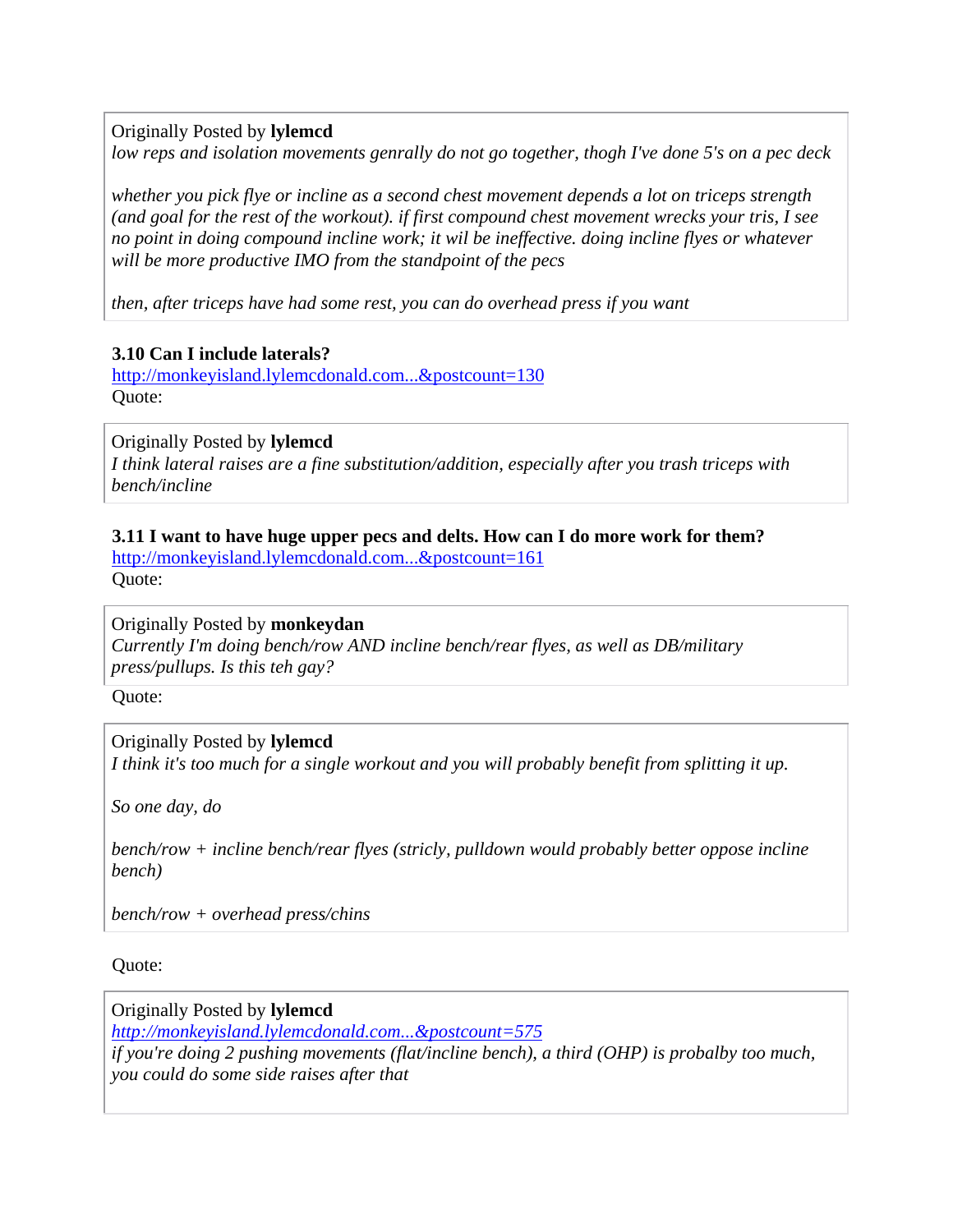<span id="page-22-0"></span>*if you did flat bench and incline flye, you could do OHP* 

*Or you could do flat bench/OHP press combo and skip inclines* 

### **3.12 And what about shrugs?**

Quote:

Originally Posted by **lylemcd** *[http://monkeyisland.lylemcdonald.com...&postcount=853](http://monkeyisland.lylemcdonald.com/showpost.php?p=733872&postcount=853) just do a couple of sets after back* 

Quote:

Originally Posted by **jc** *[http://monkeyisland.lylemcdonald.com...&postcount=856](http://monkeyisland.lylemcdonald.com/showpost.php?p=733883&postcount=856) just me, but I found that heavy rows(t-bar) tend to stimulate my traps pretty good* 

Quote:

## Originally Posted by **JazzK1**

*[http://monkeyisland.lylemcdonald.com...&postcount=861](http://monkeyisland.lylemcdonald.com/showpost.php?p=733960&postcount=861)*

*I'm the same. I like to keep some direct traps work. I row regularly and don't feel the same "stimulation" in the upper fibers as I do with direct work.* 

*I do keep the volume light though. Usually 1 set RP'd or 2 straight sets after back and (direct) shoulder work.* 

Quote:

Originally Posted by **lylemcd**

*[http://monkeyisland.lylemcdonald.com...&postcount=862](http://monkeyisland.lylemcdonald.com/showpost.php?p=733964&postcount=862) how much traps I get activated on rows will depend on the type of row and what form is use* 

*yates row or hammer iso row or something and you'll get a lot of traps 1 since there is a lot of shoulder elevation* 

*properly done cable or bent over row, where the shoulders are scooped and Traps I is at best active isometrically.* 

*big traps just narrow teh shoulders anyhow, Gironda said so* 

**3.13 Could olympic movements be incorporated into this routine?** [http://monkeyisland.lylemcdonald.com...&postcount=617](http://monkeyisland.lylemcdonald.com/showpost.php?p=396096&postcount=617) Quote: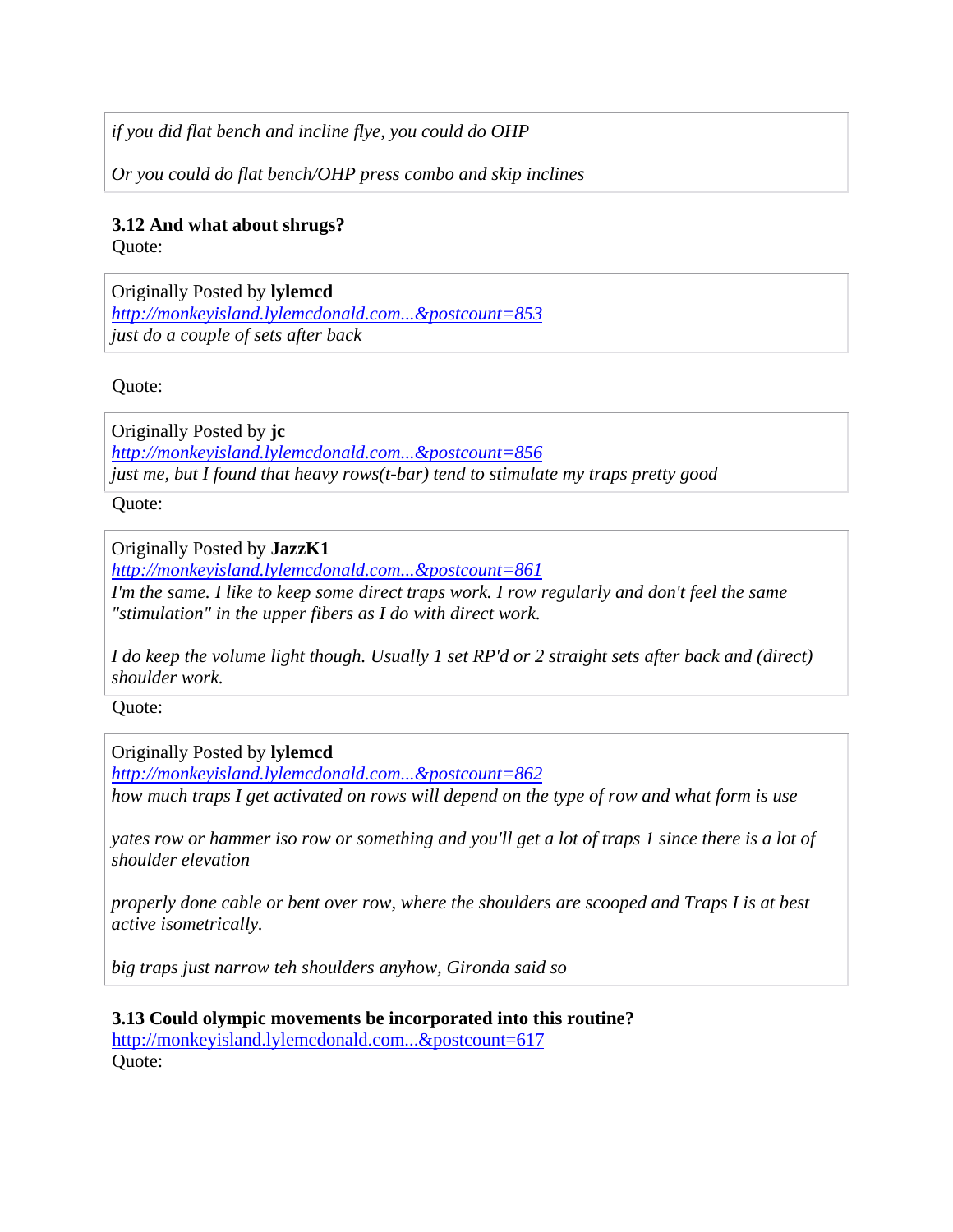<span id="page-23-0"></span>Originally Posted by **lylemcd** *sure* 

*first movement of the day* 

*have 2 snatch/snatch related days, 2 clean/clean&jerk related days.* 

#### **3.14 So basically an olympic variant every workout?**

[http://monkeyisland.lylemcdonald.com...&postcount=619](http://monkeyisland.lylemcdonald.com/showpost.php?p=398591&postcount=619) Quote:

Originally Posted by **mimo**

*So you would do an olympic variant on every workout?* 

*Like: Monday: clean/lower Wednesday: snatch/upper Friday: clean/lower saturday: snatch or high pulls/upper* 

Quote:

#### Originally Posted by **lylemcd**

*yup but they don't have to be the same movement, depending on the skill of the lifter (i.e. do they need lots of technical practice on the basics). so you might full clean one day, power lean another, full snatch one day, power snatch another. OR just power movements every day.* 

**3.15 You may want to watch out for shoulder girdle overload:** Quote:

Originally Posted by **Alkanphel**

*[http://monkeyisland.lylemcdonald.com...&postcount=624](http://monkeyisland.lylemcdonald.com/showpost.php?p=398872&postcount=624) Naturals still keep a high amount of OH work in there.* 

*If you're worried about it, just manipulate load, volume, and frequency to adjust for your tolerances. Also, you can choose different kinds of OH lifts and supporting/assistance movements that vary in the amount of strain they place on a given person.* 

*It's just like anything else.* 

*Doesn't cause me any undue issues- natural, juiced, or during PCT. Some people can handle it better than others, and it's something that should be adjusted upwards only in a gradual fashion.*

*Don't get me wrong, with all of the attention I give to Presses, I start breaking down, for lack of a better phrase at the moment, if I start going crazy (too heavily, too frequently, and too long*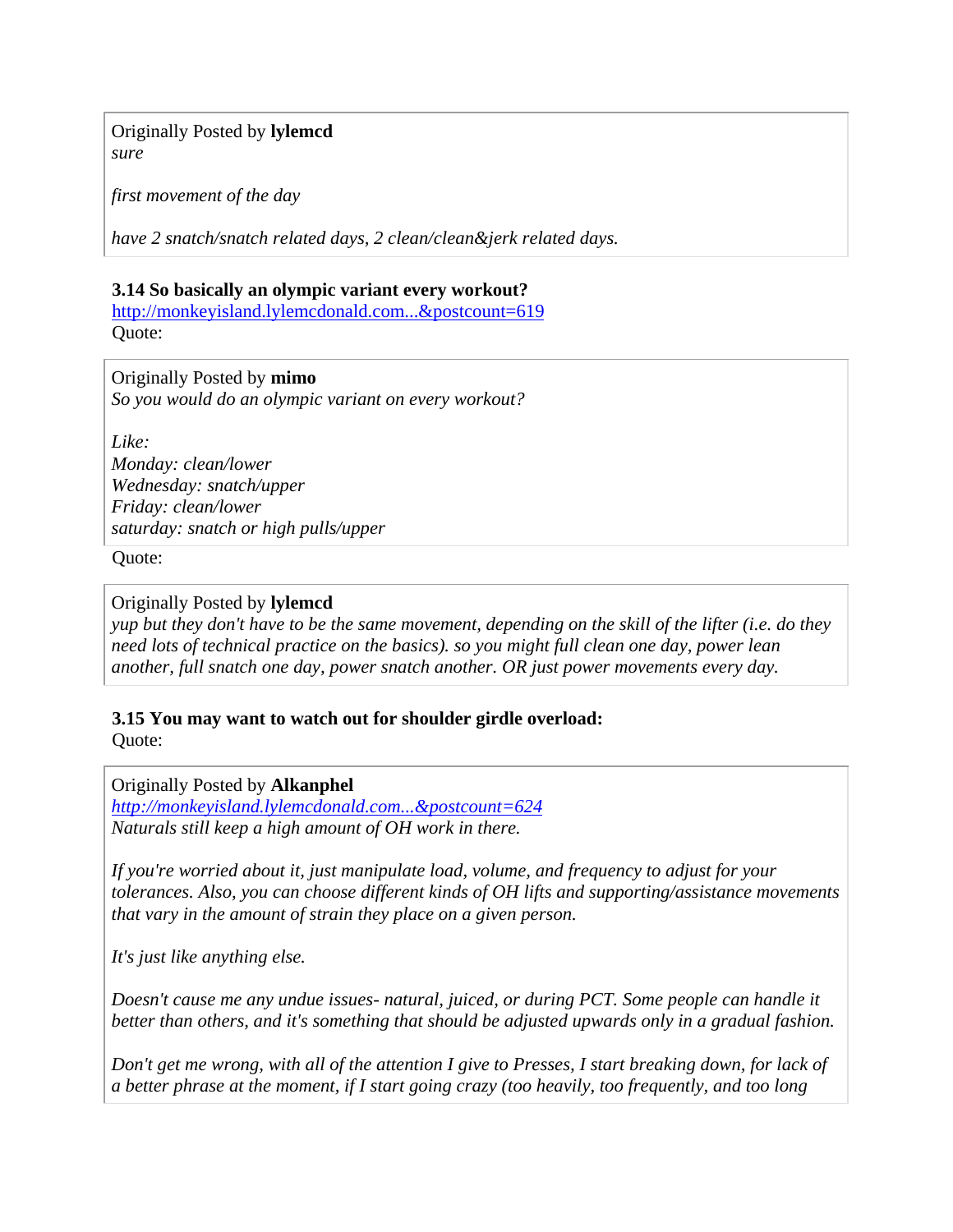<span id="page-24-0"></span>*without switching or backing off) with OH Pin Presses w/bands, BTN Push Presses, Push Presses, Bradford Presses, and Close-grip Military Presses (among others). I take notice of this, adjust the routine accordingly.* 

*Same deal with OL lifts themselves.* 

Quote:

Originally Posted by **lylemcd**

*[http://monkeyisland.lylemcdonald.com...&postcount=630](http://monkeyisland.lylemcdonald.com/showpost.php?p=399058&postcount=630)*

*since you'll be starting very light initially to learn technique in the movments, I don't know how much of an issue this will really be* 

*you probably won't want every day to be heavy once they do get technique down. Maybe 2 heavy days tops and either 2 light and 1 light/1 medium day.* 

*Or, again, just control it with choice of movement. Clean from floor or full clean is heavy, power clean from hang is light. Snatch from floor or full snatch is heavy, power snatch from hang is light.* 

## **3.16 Why are higher reps recommended for the arm exercises?**

Quote:

Originally Posted by **lylemcd** *[http://monkeyisland.lylemcdonald.com...&postcount=130](http://monkeyisland.lylemcdonald.com/showpost.php?p=188691&postcount=130) a. habit b. aesthetics c. cuz arms already got hit in lower rep rnges with the compound pushing so you might as well hit a different MU pool* 

Quote:

Originally Posted by **lylemcd**

*[http://monkeyisland.lylemcdonald.com...&postcount=378](http://monkeyisland.lylemcdonald.com/showpost.php?p=268977&postcount=378)*

*arms have already gotten hit heavily in lower rep ranges and it's easy to annoy a tendon* 

*you could probably drop arm work and be fine (see FortifiedIron's no isolation hypertrohy routine).* 

*but you throw in some higher rep pump work to kep the OCD bodybuilding bastards happy and move on*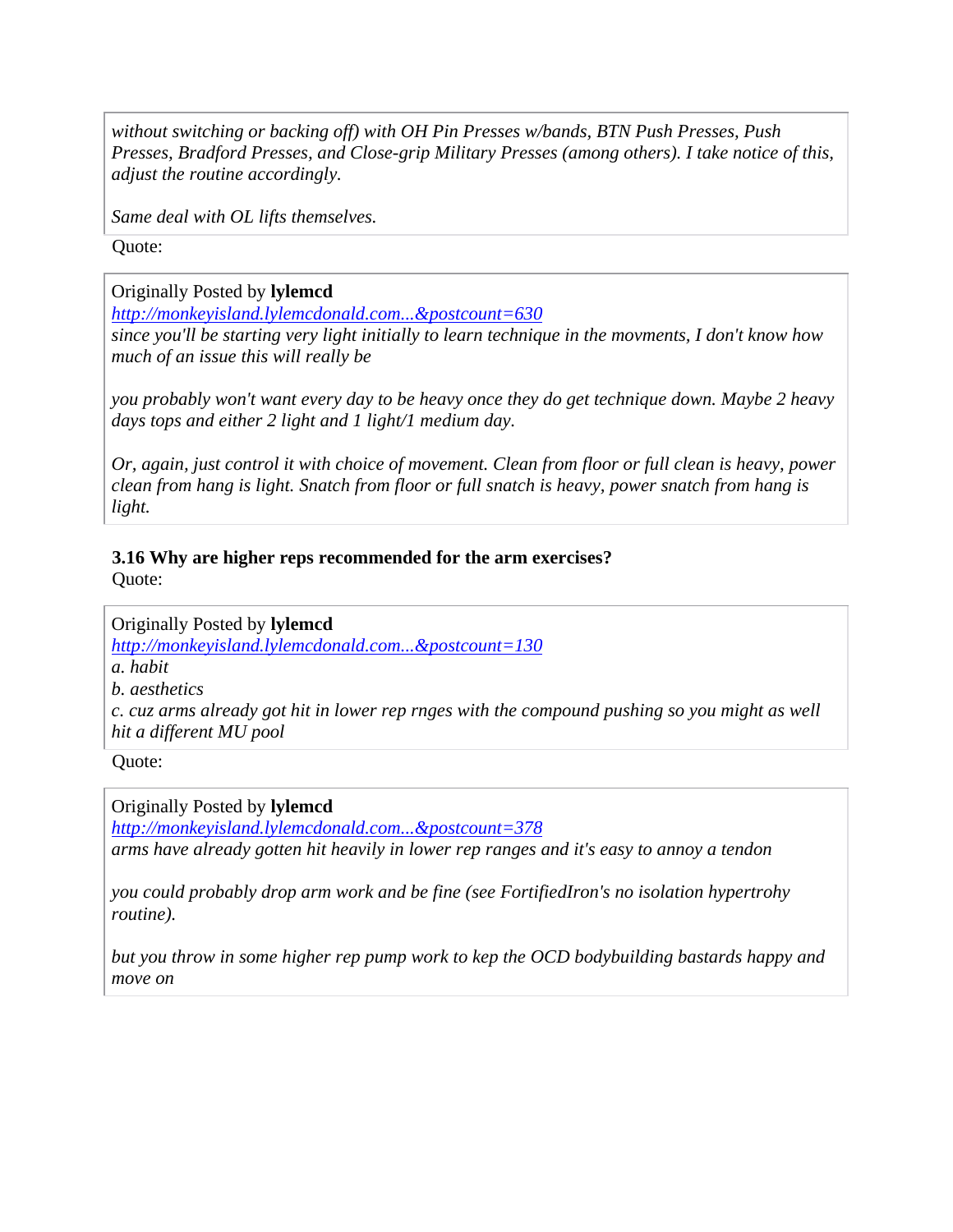#### <span id="page-25-0"></span>**4. Diet**

#### **4.1 I want to cut on this routine. How to?**

[http://monkeyisland.lylemcdonald.com...&postcount=383](http://monkeyisland.lylemcdonald.com/showpost.php?p=269190&postcount=383) Quote:

#### Originally Posted by **lylemcd**

*IMO, any training that works for bulking works for cutting but yes, you can/may need to cut the volume (and or frequency), but maintain intensity (weight on bar).* 

*So rather than 4 sets of 6-8 + 2-3 set of 10-12 when you had plenty of food to recover from, you dro back to 2 sets of 6-8 and 1 set of 10-12 but try to keep the weight on the bar.* 

*What you really don't ever want to do is lower the weight on the bar. That's a fantastic way to lose muscle.* 

*as mentioned endlessly, you can maintain most biomotor capacities with a 2/3rds reduction in volume and frequency but ONLY if you maintain intensity.* 

**4.2 How do I transit from bulking to dieting on this routine, i.e. the hardening period?** [http://monkeyisland.lylemcdonald.com...&postcount=552](http://monkeyisland.lylemcdonald.com/showpost.php?p=351877&postcount=552) Quote:

#### Originally Posted by **lylemcd**

*either reduce volume or frequency or both. What would probably be best is to reduce volume (you can cut it by 2/3rds) for 2 weeks while you move calories to maintenance. so 4X6-8 + 3X10- 12 becomes 2X6-8 and 1X10-12 or so. Consider this a consolidation period but keep the weight on the bar the same (don't try to increase it). Used to be called a hardening period. if you want to bring in a low volume of cardio (start low, 20' every other day)* 

*then you can start with a gradual caloric reduction/incresae in cardio (if needed).* 

#### **4.3 Should I do deload and the run-up while dieting?**

[http://monkeyisland.lylemcdonald.com...&postcount=677](http://monkeyisland.lylemcdonald.com/showpost.php?p=414891&postcount=677) Quote:

#### Originally Posted by **Conciliator**

*You're generally not going to be getting any stronger or making any PR's while dieting. Even when you aren't dieting, a drop in load constitutes a loss of the stimulus for the degree of muscle you're carrying. Things just get worse when you combine it with a caloric deficit.* 

*I wouldn't deload. Continue lifting heavy and try to maintain your strength in all your heavy sets.*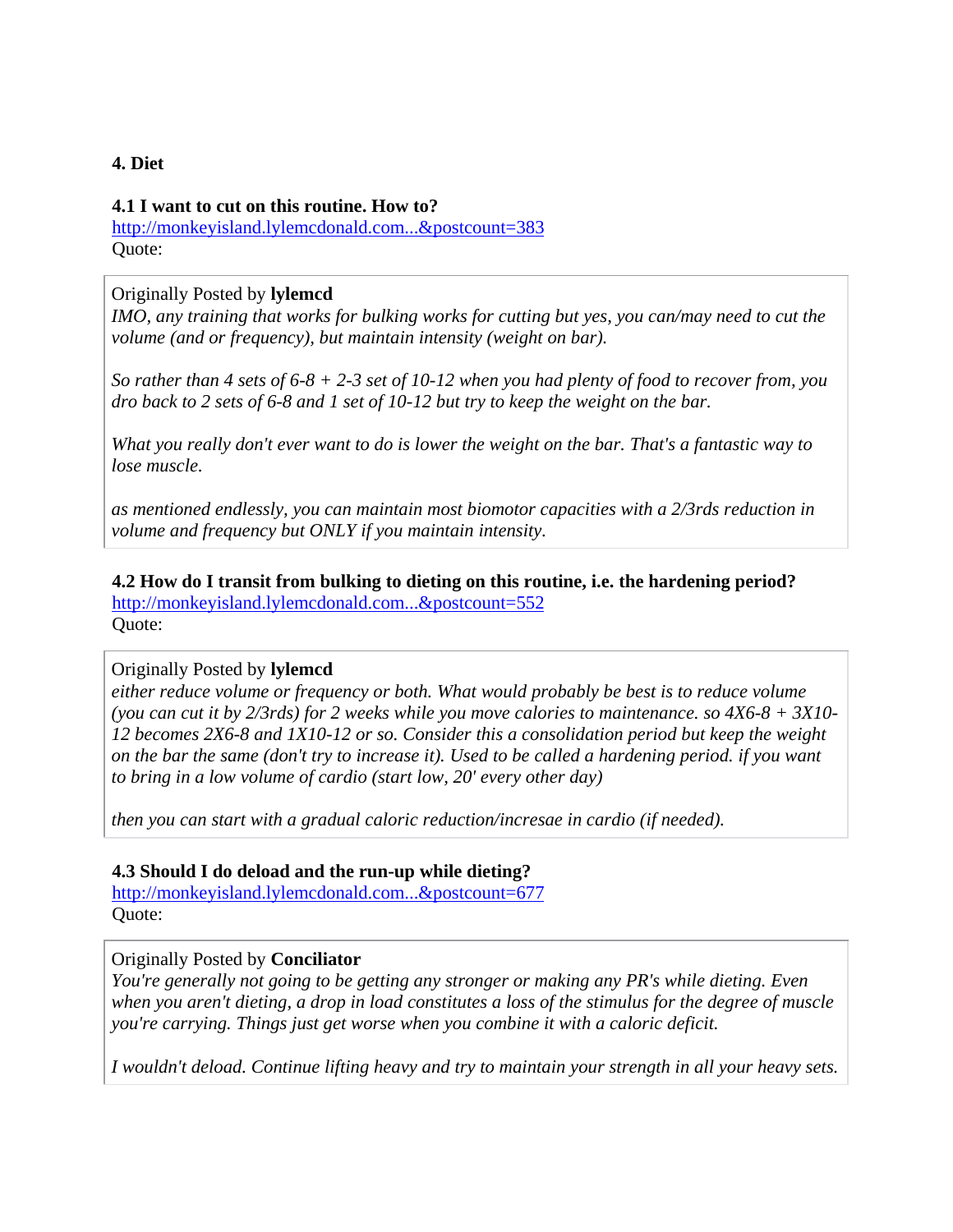#### <span id="page-26-0"></span>**4.4 So how should I eat while bulking and doing the deload?**

[http://monkeyisland.lylemcdonald.com...&postcount=683](http://monkeyisland.lylemcdonald.com/showpost.php?p=415933&postcount=683) Quote:

Originally Posted by **lylemcd**

*yeah, it's not uncommong to see more growth during the deload, probably wnt to keep calories slightly above maintenace to take advantage* 

## **4.5 What about recomposition with this protocol?**

Quote:

## Originally Posted by **Anthrax Invasio**

*[http://monkeyisland.lylemcdonald.com...&postcount=877](http://monkeyisland.lylemcdonald.com/showpost.php?p=749340&postcount=877) Should work fine. Do a 3-day split for Lyle's routine. I dunno if four days will work as well with IF.* 

*Focus carbs (and calories, in general) around training, particularly in the window after, eat within 8 hours, fast for 16. Lower carbs on diet days, don't go crazy on cardio at first (joints will suffer, leg strength may as well), and eat less calories.* 

*The difference in calories shouldn't be TOO vast on training and diet days, though. That's per Work's most recent recommendation - too big a discrepancy is no good.* 

Quote:

Originally Posted by **lylemcd** *[http://monkeyisland.lylemcdonald.com...&postcount=879](http://monkeyisland.lylemcdonald.com/showpost.php?p=749344&postcount=879) agreed, probably have to move it to a three day/week alternating ABABA kind of thing.* 

Quote:

Originally Posted by **lylemcd** *[http://monkeyisland.lylemcdonald.com...&postcount=894](http://monkeyisland.lylemcdonald.com/showpost.php?p=757556&postcount=894) I think you should go about setting the daily calories relative to maintenance* 

*if your current maintenance is 4000 cal/day, you'd need a slight surplus on training days to cover energy requirements for muscl growth and a deficit from that value on the other days to keep fat down/cause fat loss.* 

*so you might end up at 4500/3500 or whatever depending on goals. or even 4300/3500 or whatever.*